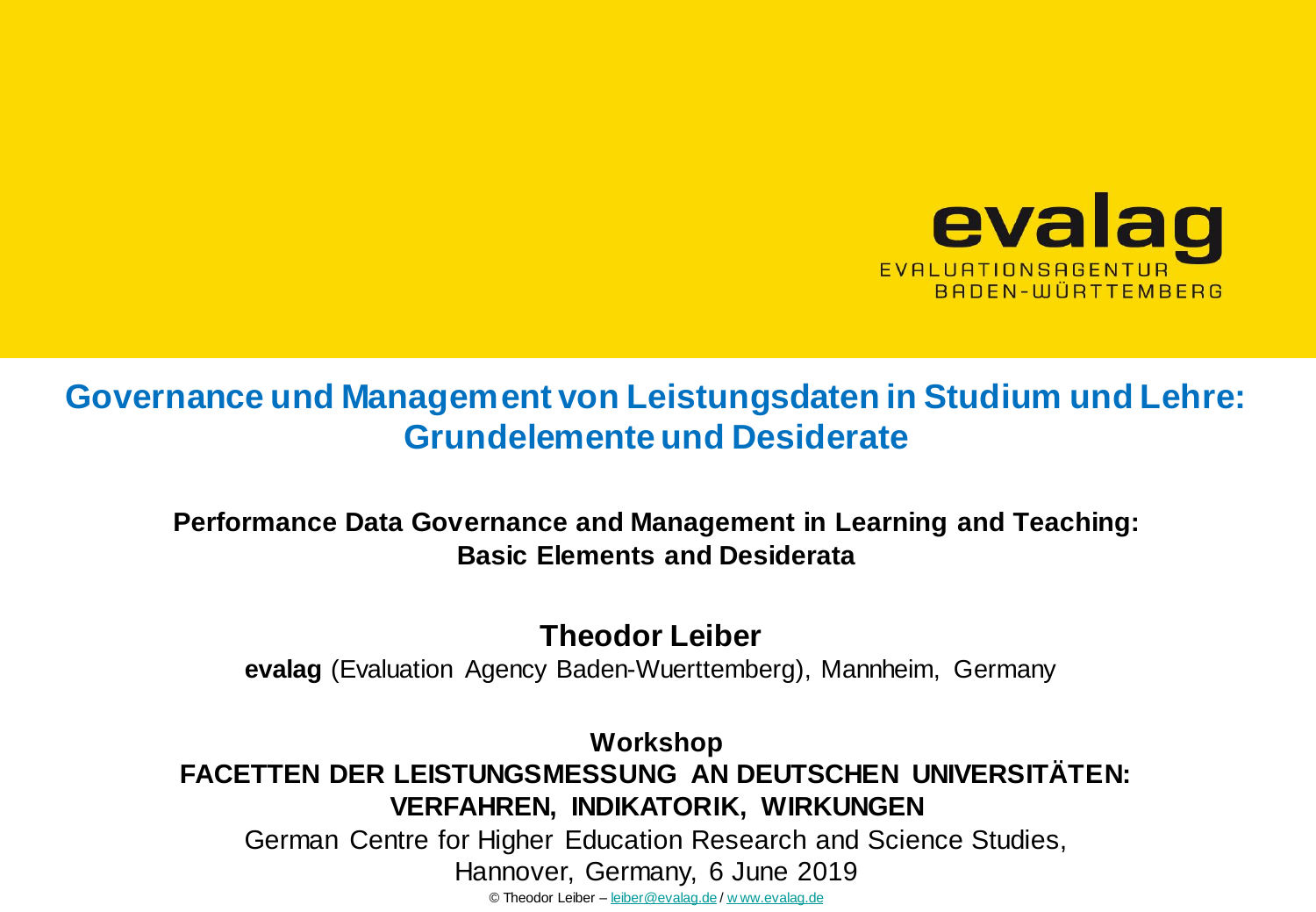



## **Overview**

- **Strategic partnership & case study**
- **Goals & methodology**
- **Basic Elements of Performance Data Governance & Management (PDGM)**
	- **Stakeholders & usage of performance data**  generic –
	- **(Digital) PDM System**  'quasi-generic' –
	- **PDMG Policy (PDMGP)** (& its various supporting documents) generic –
	- **Comprehensive PI set**  'quasi-generic', comprehensive –
	- **Ethics of performance data**  generic (in the EU) –
- **Summary**
- **Open questions and limitations of the case study**
- Benchlearning of PDGM & strategic SWOT analysis

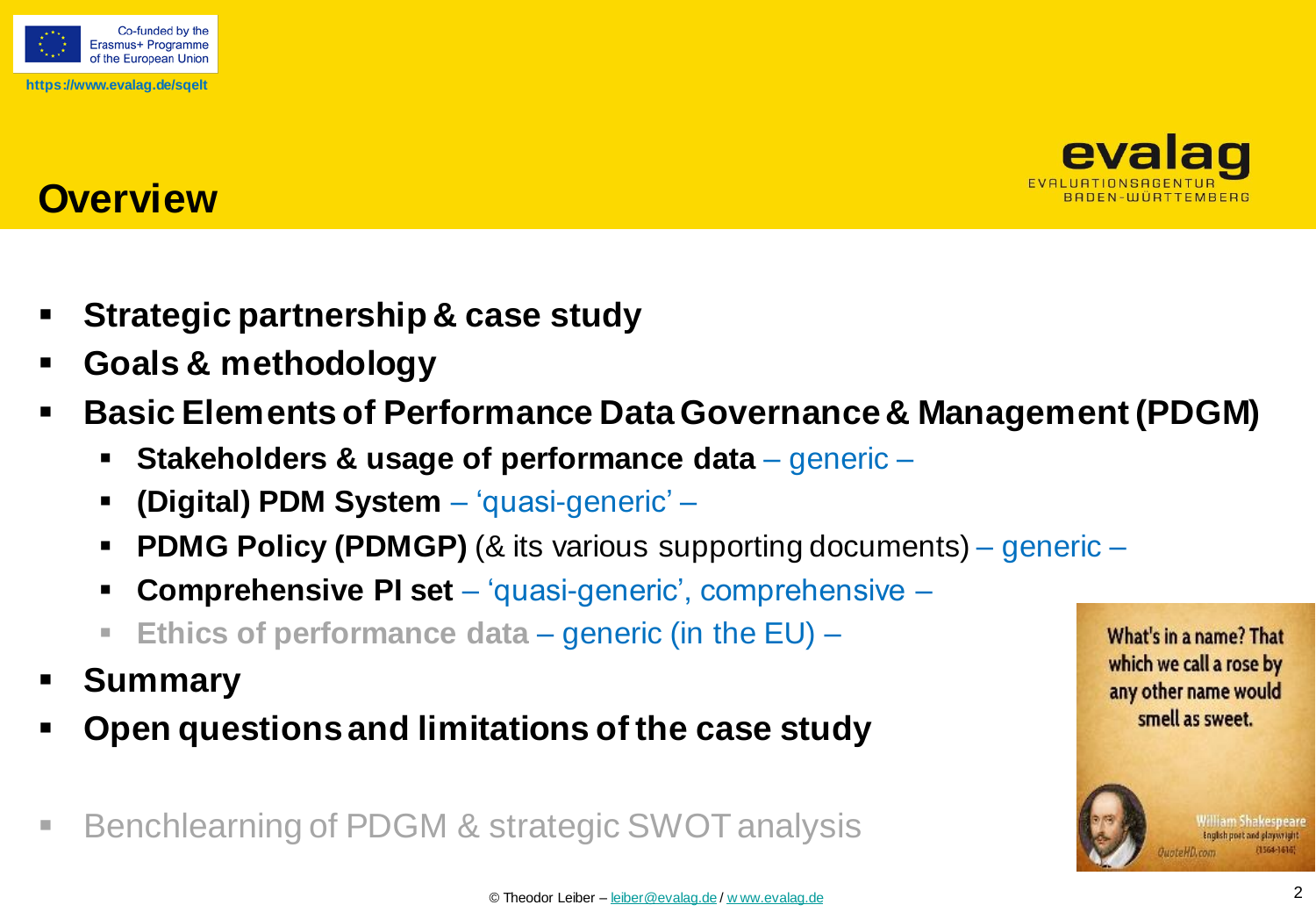| Co-funded by the<br>Erasmus+ Programme<br>of the European Union | <b>Strategic partnership and case study</b> |                                                                                                                    |                     |  |
|-----------------------------------------------------------------|---------------------------------------------|--------------------------------------------------------------------------------------------------------------------|---------------------|--|
| <b>Country</b>                                                  | <b>University</b>                           | <b>Characteristics</b>                                                                                             | <b>No. students</b> |  |
| Austria                                                         | Danube University Krems                     | <b>Further education</b>                                                                                           | 9,000               |  |
| <b>Belgium</b>                                                  | <b>Ghent University</b>                     | Comprehensive university                                                                                           | 41,000              |  |
| <b>Italy</b>                                                    | University of Milan                         | Comprehensive university                                                                                           | 63,000              |  |
| Poland                                                          | <b>Jagiellonian University</b><br>Kraków    | Comprehensive university                                                                                           | 44,000              |  |
| Portugal                                                        | University of Aveiro                        | Natural, social, engineering,<br>medical sciences;<br>polytechnics profile; Public<br>foundation under private law | 15,000              |  |
| UK.                                                             | <b>Birmingham City University</b>           | Health social, engineering<br>sciences; business and law;<br>art, media and design;<br>Polytechnics roots          | 24,000              |  |
| Germany                                                         | evalag                                      | HE research, evaluations,<br>accreditations, counseling                                                            | n/a                 |  |
| <b>Netherlands</b>                                              | M. Beerkens, Uni Leiden                     | <b>External expert</b>                                                                                             |                     |  |
| <b>Norway</b>                                                   | B. Stensaker, Uni Oslo                      | <b>External expert</b>                                                                                             |                     |  |
| Portugal                                                        | C. Sarrico, CIPES                           | External expert                                                                                                    |                     |  |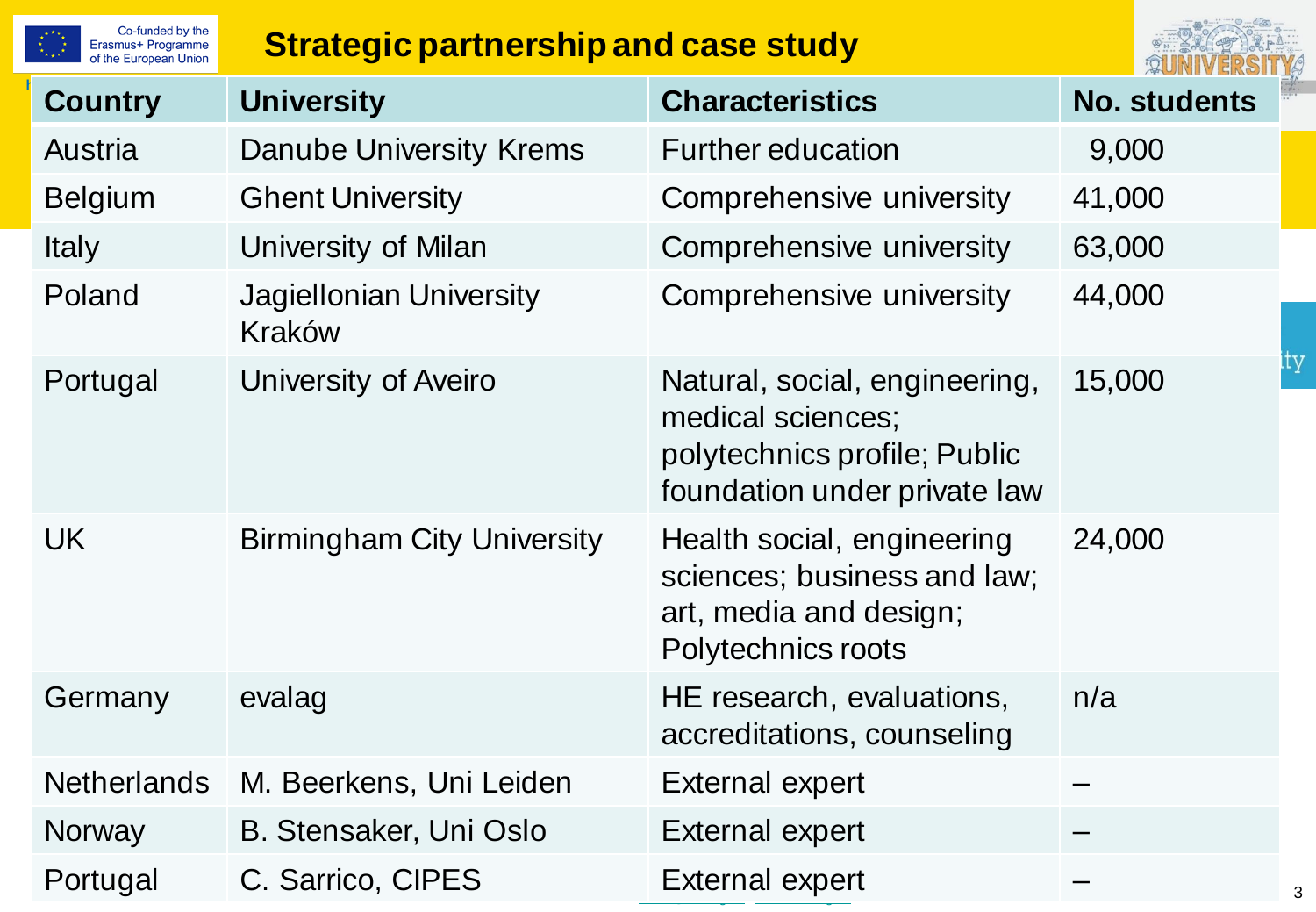

## evalag BADEN-WÜRTTEMBERG

# **Goals and Methodology**

#### **Workflow (schematic main steps) of SQELT project** (updated)

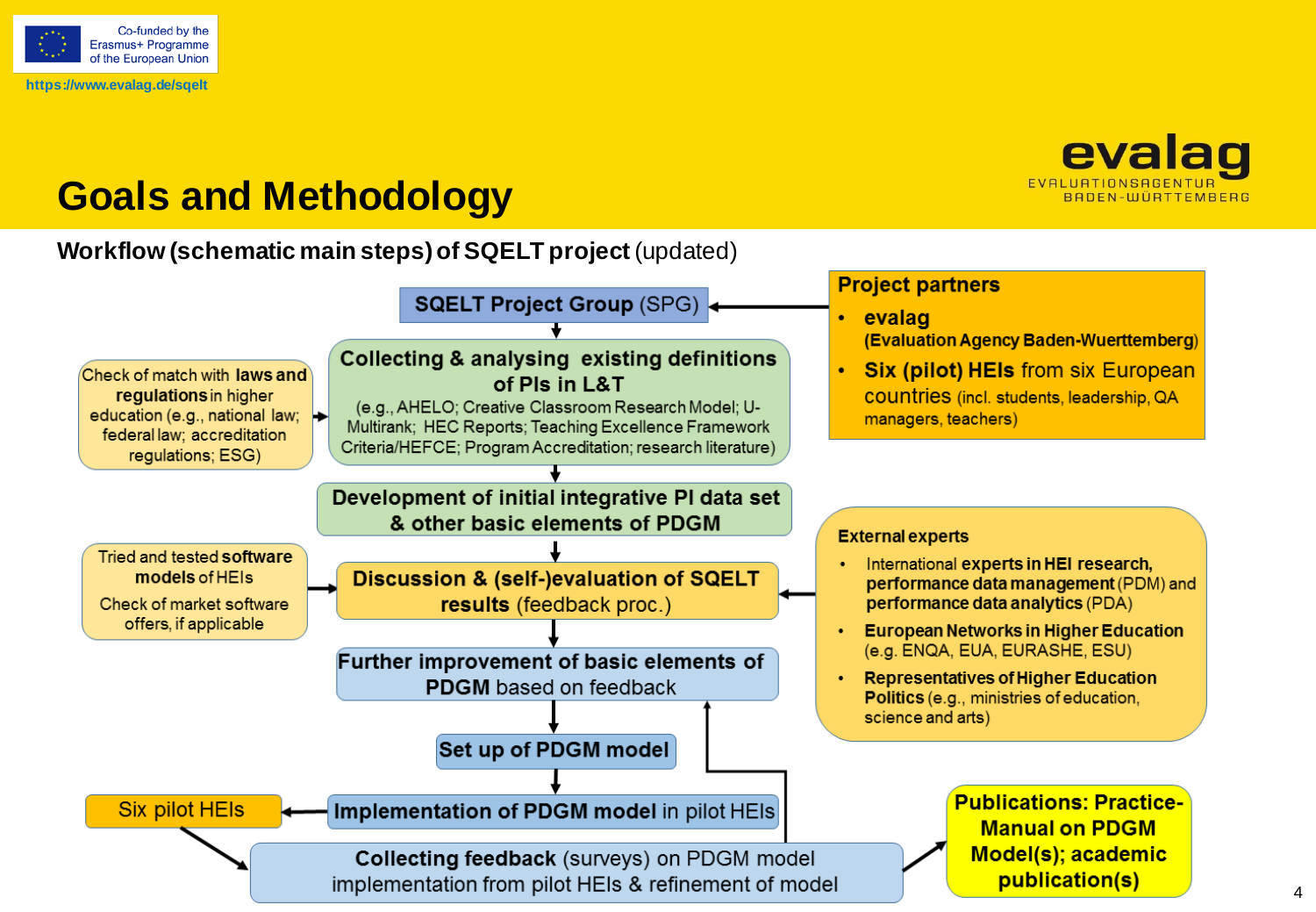



# **Goals and Methodology**

- Two main goals: **individual benchlearning** at partner HEIs & **intensive case study**  including **generic results** (e.g. SQELT Manual; publications) (e.g. Leiber, 2019b)
- Aims at **comprehensive set of performance indicators** (PIs) **for L&T** and their **PDGM framework**
- Builds on **available scholarly models of PDGM in L&T**, **research literature**, **benchlearning** and **surveys** with respect to PDGM models of **sample HEIs**, and **external experts**' knowledge
- Builds on **various PI models** (e.g. AHELO; Creative Classroom Research Model (Uni Leuven); **U Multirank**; HEC Reports; TEF/HEFCE; Program Accreditation; **NSSE Engagement Indicators**; **QILT** (Australian Quality Indicators for L&T); …)

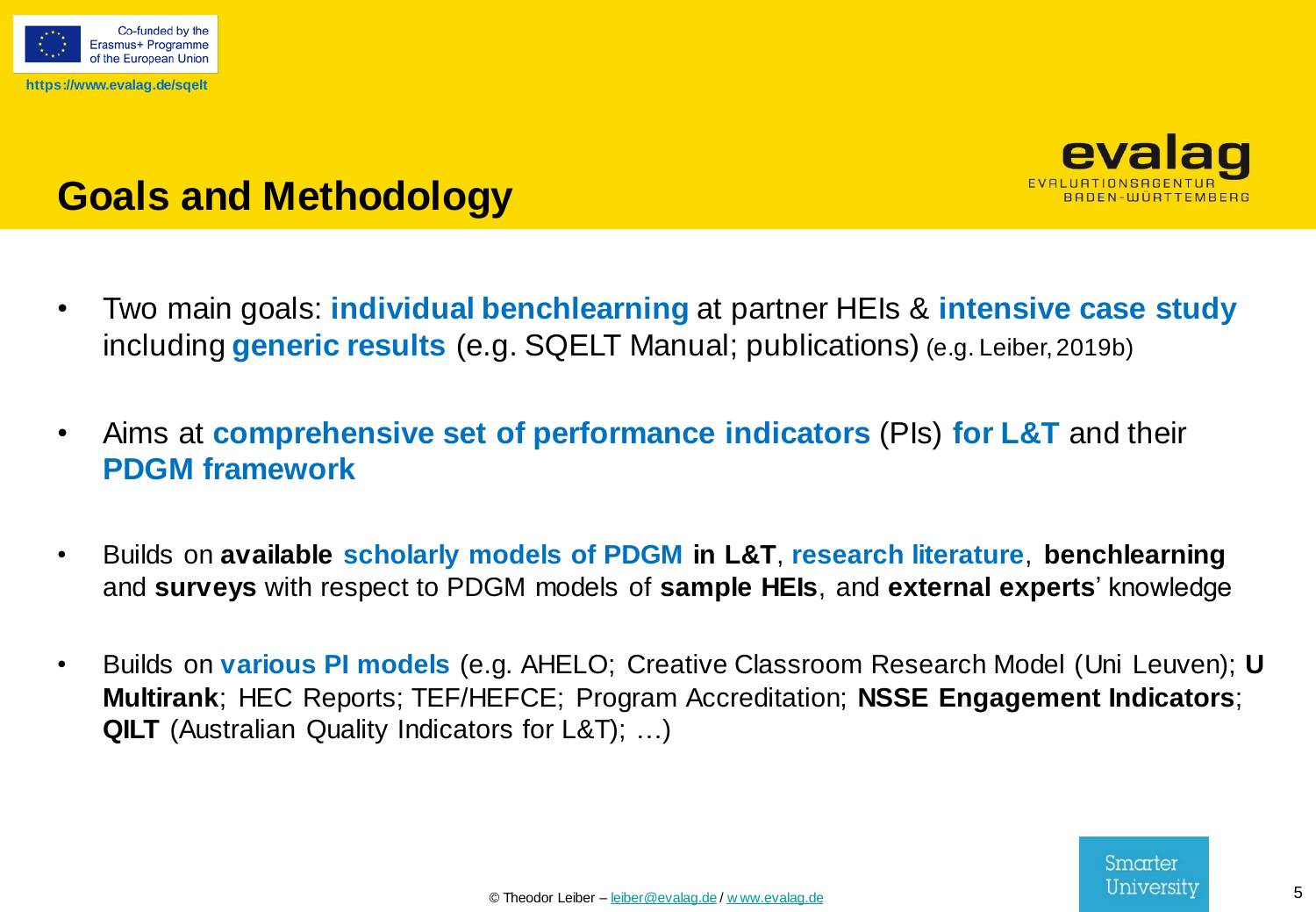



# **Goals and Methodology**

### **<https://www.evalag.de/sqelt/>**

**SQELT: Sustainable Quality Enhancement in Learning and Teaching …**

| <b>Outputs of SQELT project</b>       |                                        |                                    |                                    |                                                |                                    |                            |                                                                          |                                                  |                                    |                                                            |                                             |
|---------------------------------------|----------------------------------------|------------------------------------|------------------------------------|------------------------------------------------|------------------------------------|----------------------------|--------------------------------------------------------------------------|--------------------------------------------------|------------------------------------|------------------------------------------------------------|---------------------------------------------|
| O <sub>20</sub><br>Questio-<br>nnaire | 6 Bench-<br>learning<br><b>Reports</b> | Ο3<br>6 Baseline<br><b>Reports</b> | O4<br>Compre-<br>hensive<br>PI set | O <sub>5</sub><br>Compre-<br>hensive PI<br>set | O6<br>Compre-<br>hensive PI<br>set | O7<br>Evaluation<br>Report | O <sub>8</sub><br>PDPM/<br>Learning<br><b>Analytics</b><br><b>Ethics</b> | O9<br><b>Compre-</b><br>hensive<br><b>PI</b> set | O10<br>6 Endline<br><b>Reports</b> | O <sub>11</sub><br><b>PDGM</b><br>Policy/<br><b>Manual</b> | O <sub>12</sub><br><b>Publica-</b><br>tions |

"Path-breaking research is, by definition, exploratory" (Gerring, 2004, p. 349).



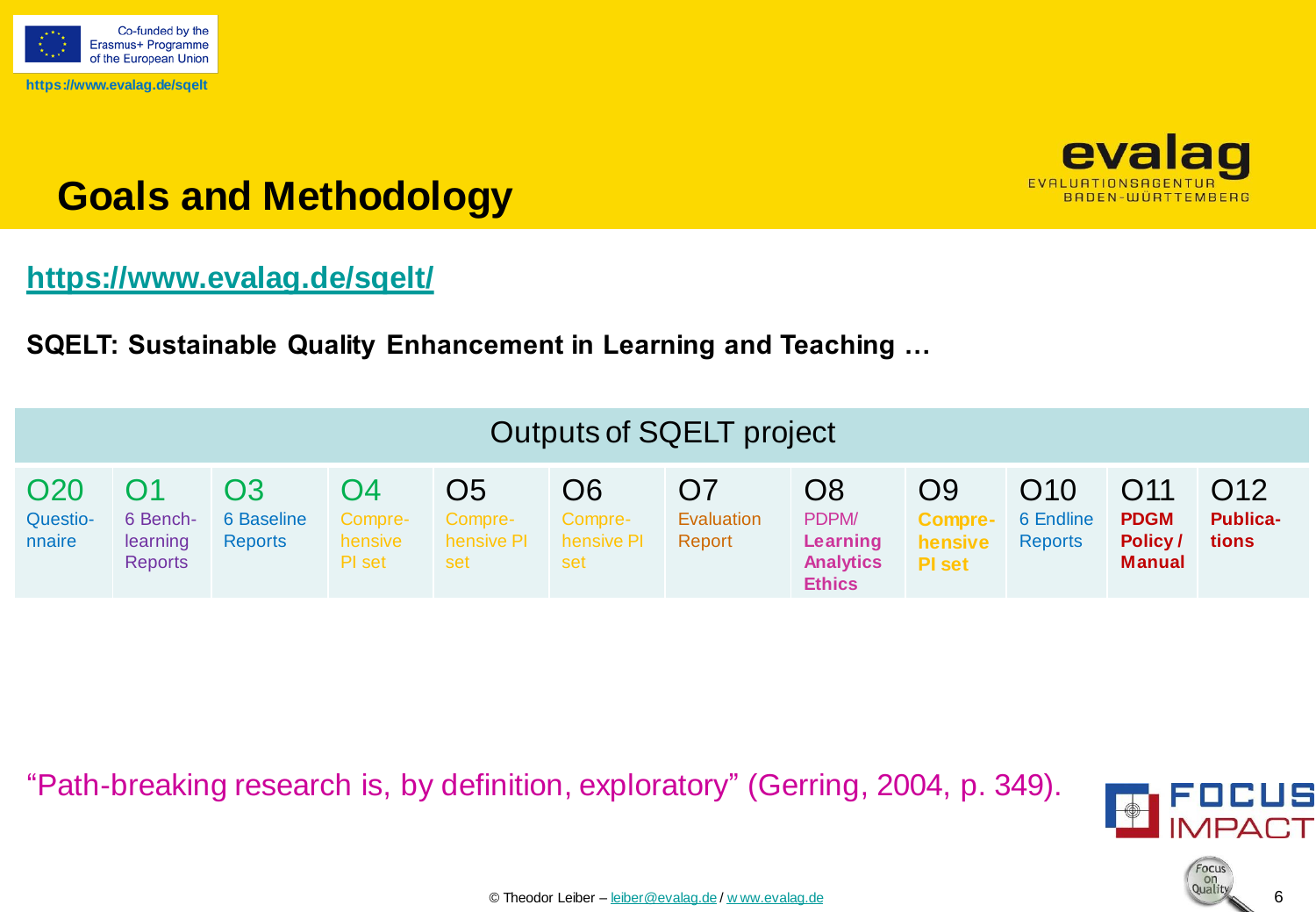



# **Goals and Methodology**

### **SQELT**

### **Learning & teaching**

L&T in **international** perspective

**Support optimisation** of **documentation** & **monitoring** processes of L&T in HEIs (e.g. data integration; standardisation; reporting efficiency) in the service of different purposes such as **reporting**, **evidence-based decision-making**, …

Contribution to '**Research on Indicators of Teaching [& Learning] Quality**' recently recommended to the European Parliament (Wächteret al., 2015)(benchlearning, ratings, rankings, …)

**Practice Manual**, toolbox character … "opensource", dynamic developmental with possibility of user feedback

Academic **publication(s)** …

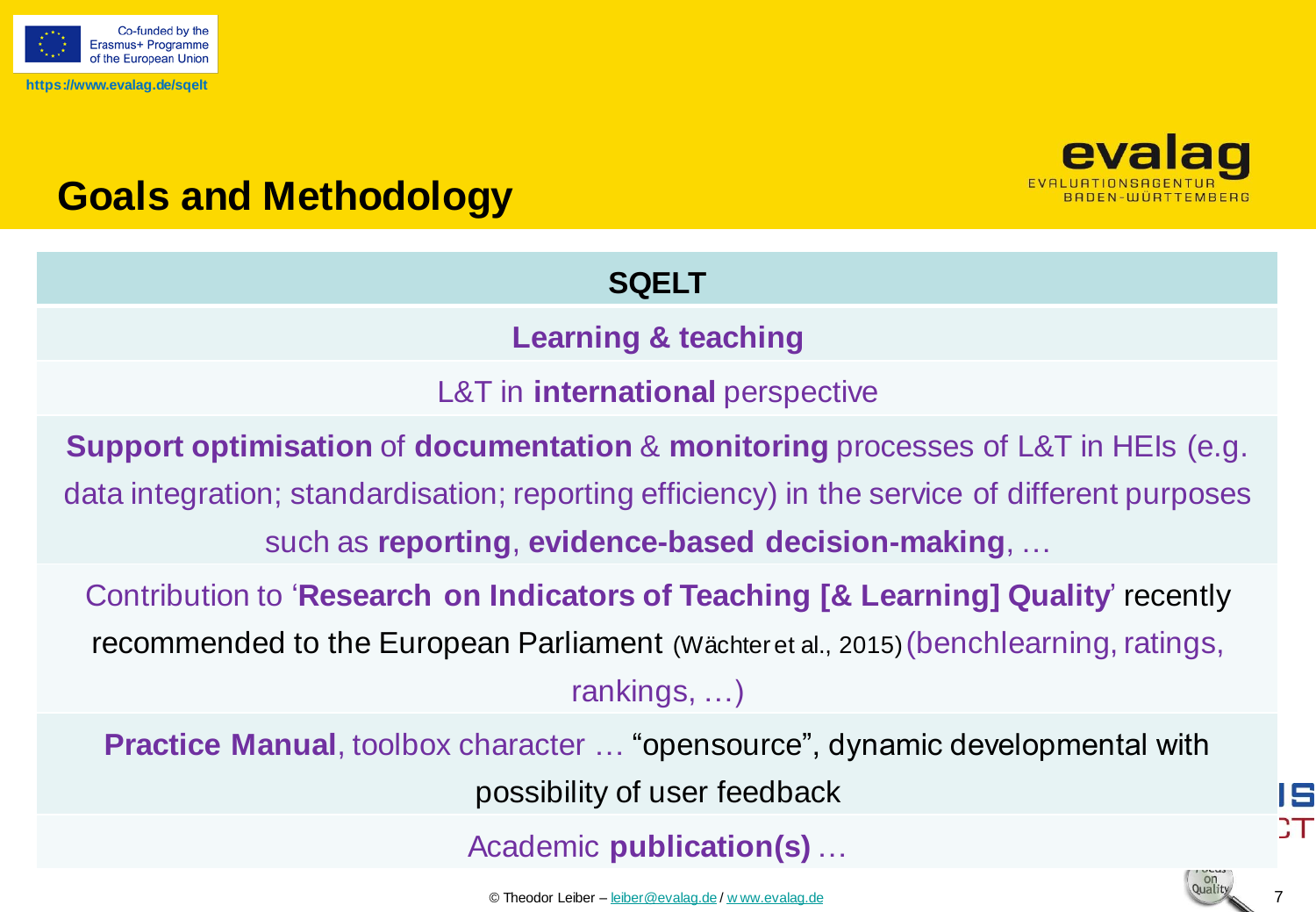



Benchlearning is a way of monitoring and assessing the strategies and performance of an organization against comparable, good-practice competitors; it includes an ongoing performance improvement strategy and change management process.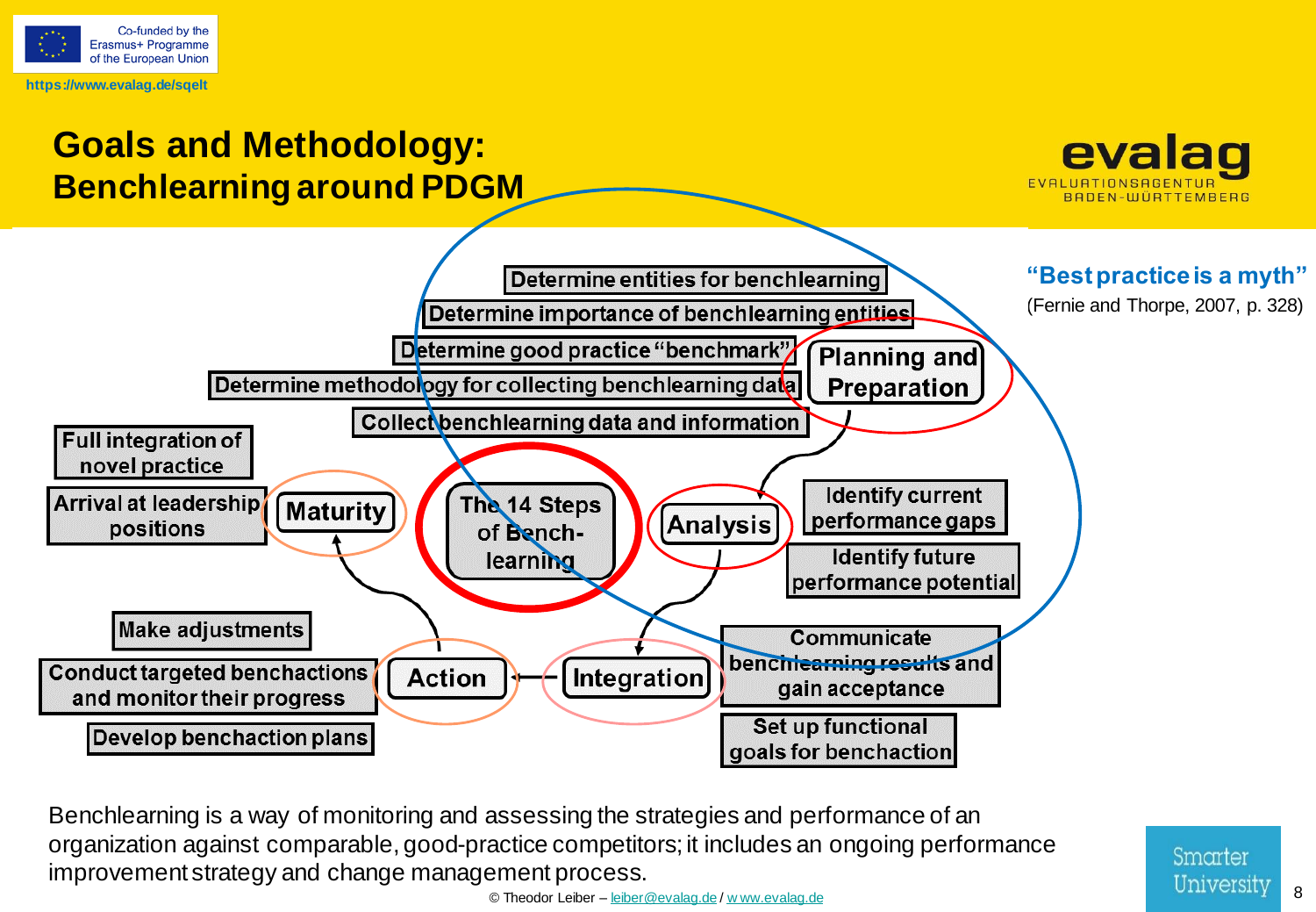

## **Goals and Methodology: Areas of Benchlearning around PDGM**

Dimensions of benchlearning object (pragmatic selection)

- Performance data governance & management policy (**PDGMP**)
- **Stakeholder participation** (SP)
- **Performance indicators** (**PIs**), simple and non-simple
- **Learning Analytics**
- **IT** resources and software solutions
- Human and financial **resources**
- **Ethics** of PDGM
- **→ SWOTs of PDGM & their Strategy Matrices**

**– important for Strategic Partnership & Benchlearning & Joint Development of PDGM Approach(es) –**

**"[B]est practice is a myth"** (Fernie & Thorpe 2007, p. 328).





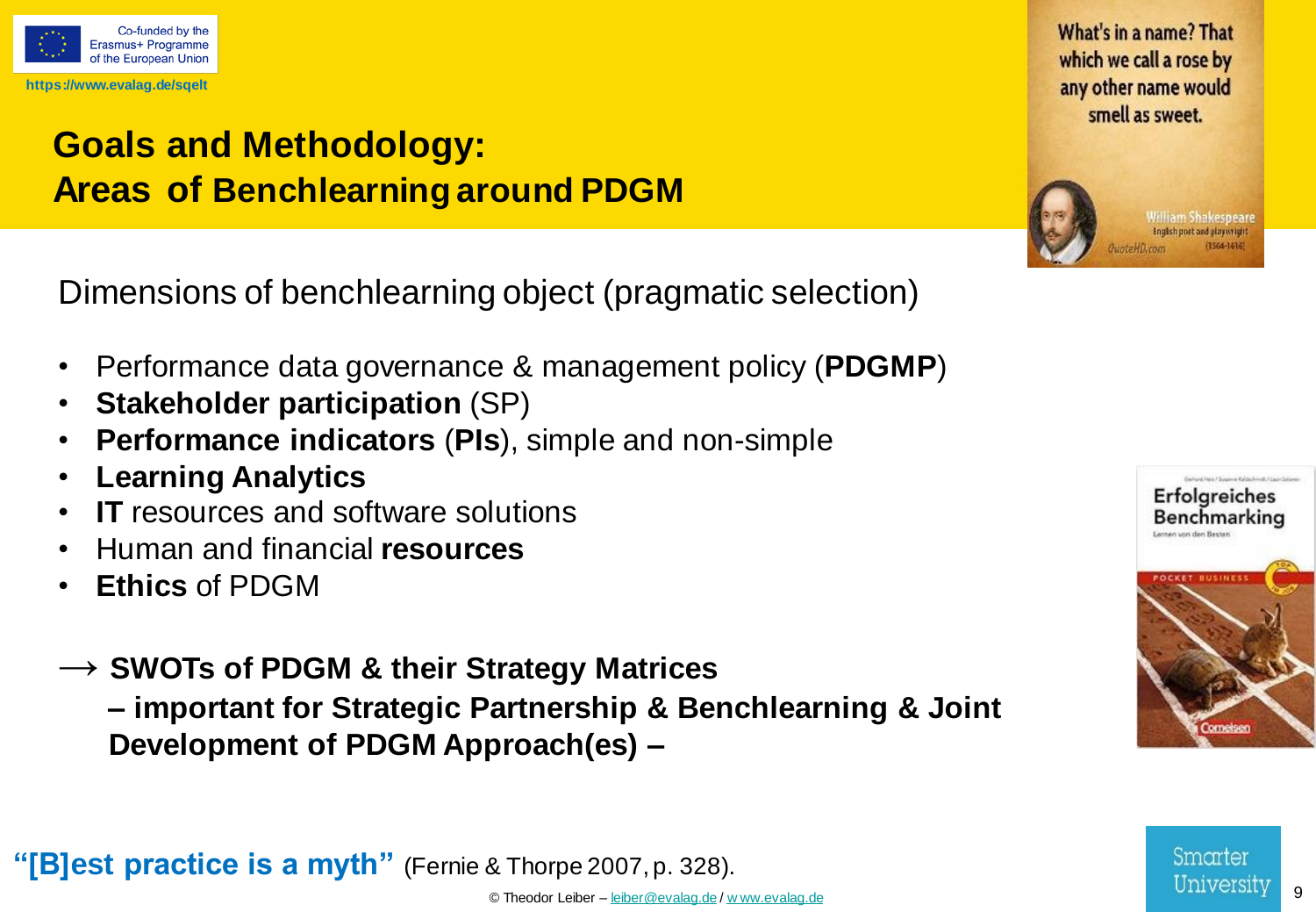

## **Basic elements of PDGM**

For the pursuit of these goals the following is "helpful":



- Actionable **Performance Data Governance & Management Policy (PDGMP)**: Indispensable for HEIs as autonomous, multiple-hybrid organisations: **regulates** issues of **governance**& **strategy**; **ethics** & **responsibility**, including **sustainability**; **quality**, **accessibility** & **usability** of information & data (about student lifecycle); **investments** of human & financial resources.
- (**Digital**) **PDM System** is required that makes performance data/information operational and coherent.
- **Suitable set of PIs** to monitor, measure & report information & data related to L&T (the student lifecycle) is core, including core qualities of successful Student Experience & Engagement.
- **Systematic & ongoing reflection** of **methodological** & **ethical** issues of PDGM is essential.
- **Vivid PDGM culture: sufficiently widespread understanding of PDGM ownership & related interpretation capabilities & evidence-based decision-making**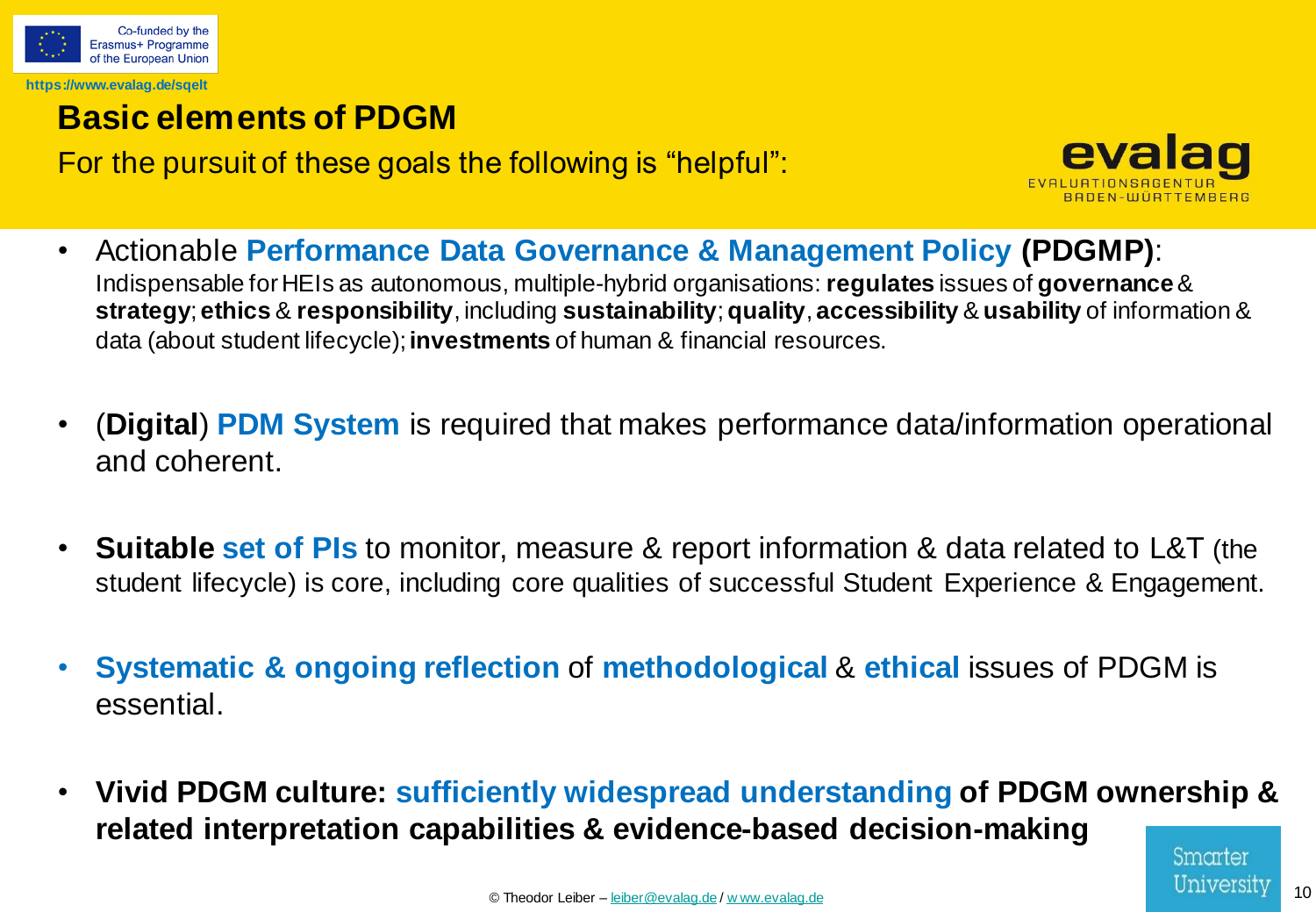

## **Stakeholders and usage of L&T performancedata**



| <b>Stakeholders -</b><br>groups & individuals | Areas and tasks for using performance data of L&T                                                                                                             |
|-----------------------------------------------|---------------------------------------------------------------------------------------------------------------------------------------------------------------|
| <b>Teaching staff</b>                         | Instructional processes; action research; assessment practices; learning processes;<br>teaching effectiveness; teaching evaluation                            |
| <b>Students</b>                               | Learning processes; self-monitoring of own academic progress                                                                                                  |
| <b>Researchers</b>                            | Student-centred research initiatives; pedagogy research; learning-related research                                                                            |
| Department heads/Programme<br>directors       | Teaching effectiveness; teaching evaluation; programme ealuation; student flow-<br>through; student dropout rates & failure; student retention strategies     |
| Deans                                         | Empowering education research; enhancing reputation; improving accountability                                                                                 |
| Government & policy makers                    | Improving accountability; creating transparency; assessing impact of policy changes                                                                           |
| Community & donors                            | Educational outreach                                                                                                                                          |
| Executive officers                            | Process optimisation; improving graduation rates; improving retention rates;<br>empowering education research; enhancing reputation; improving accountability |
| Survey supervision staff                      | Improving user experience; improving survey usability & performance; improving<br>survey design                                                               |
| Administration staff (Student<br>Affairs)     | Monitoring student progress, student flow-through; managing student intervention<br>(at-risk students); developing retention strategies                       |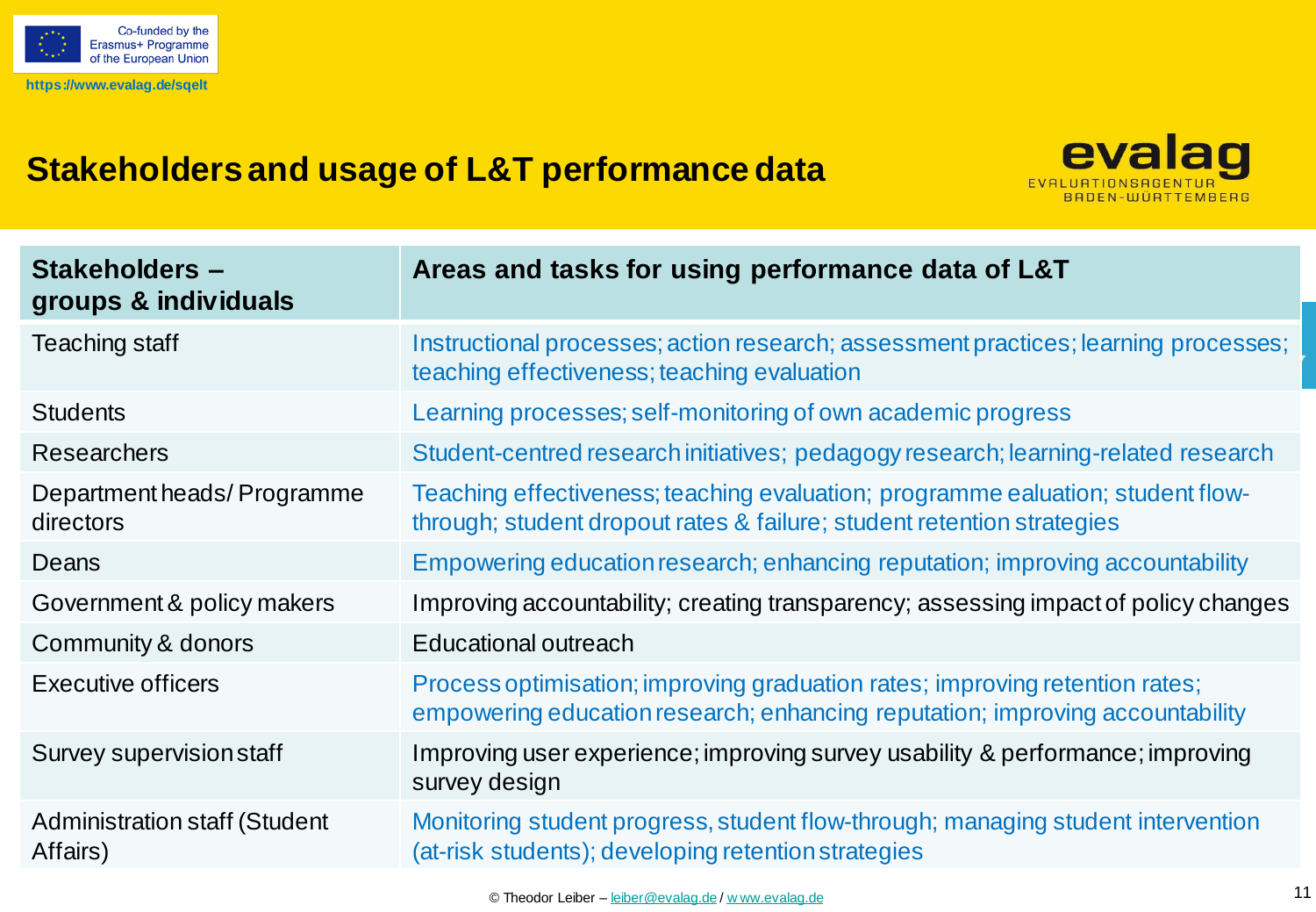

### (Digital) **PDM System:**

**operatonalise stakeholders' usage of valid and reliable performance data**

**Regulate collecting, processing, categorising, aggregating of PD & info**

Match different PD(M) systems & databases ?



## (D)PDM SYSTEM MODEL AT UA

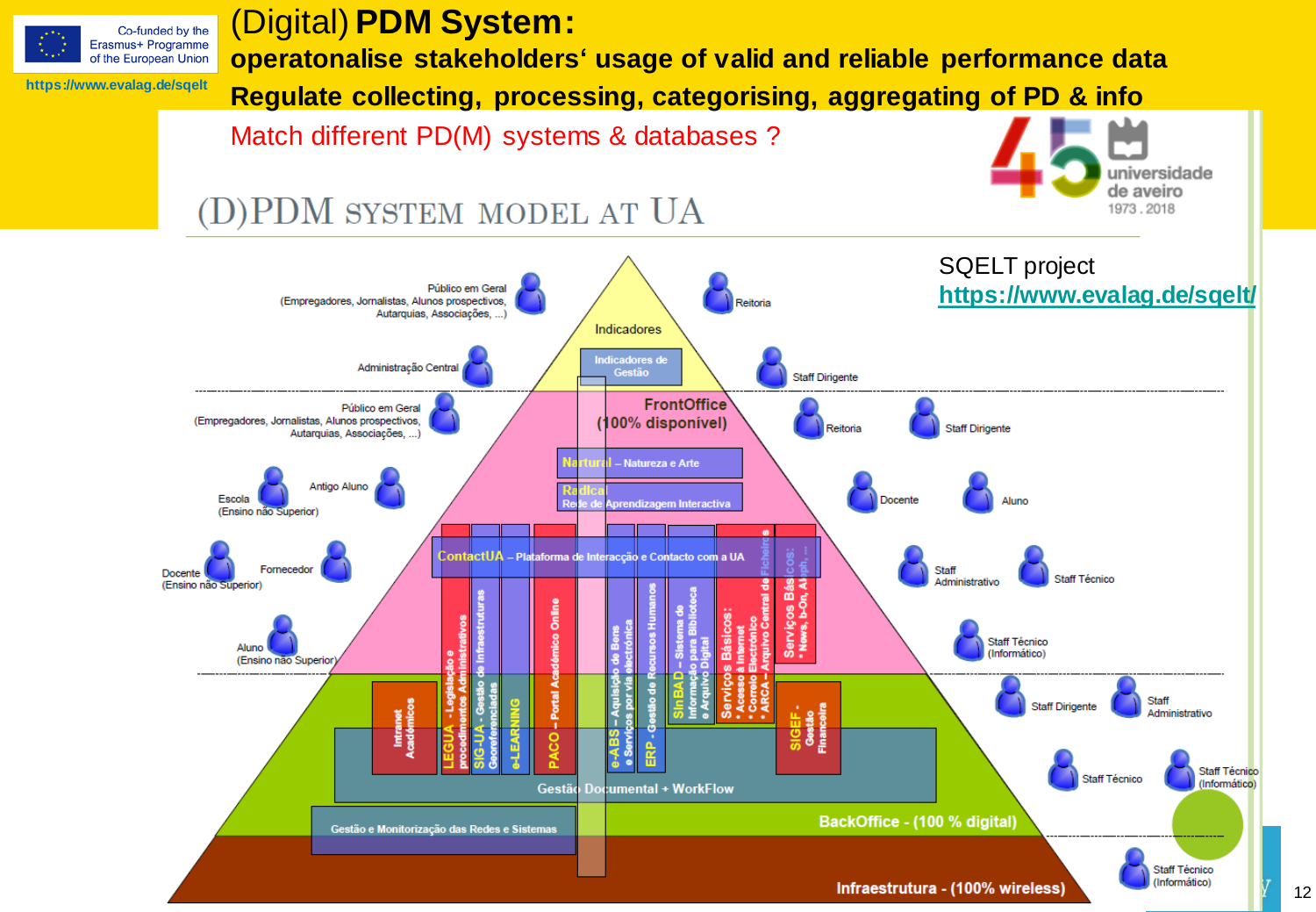

# **Basic elements of PDGM: PDGM Policy**

## **Core purposes of PDGM Policy**:

- Define **roles and responsibilities** for different data creation & usage types, cases or situations, & to establish clear lines of accountability;
- Develop good quality practices for effective **data management & protection**;
- Protect the HEI's data against internal & external threats; particularly assure **protection of privacy, academic freedom, intellectual property, information security & compliance**;
- Ensure that the HEI's data handling **complies with applicable laws, regulations, exchange & standards**;
- Ensure that a **data trail is effectively documented** within the processes associated with accessing, retrieving, exchanging, reporting, managing & storing of data.



**Governance Oversee:** the functions of



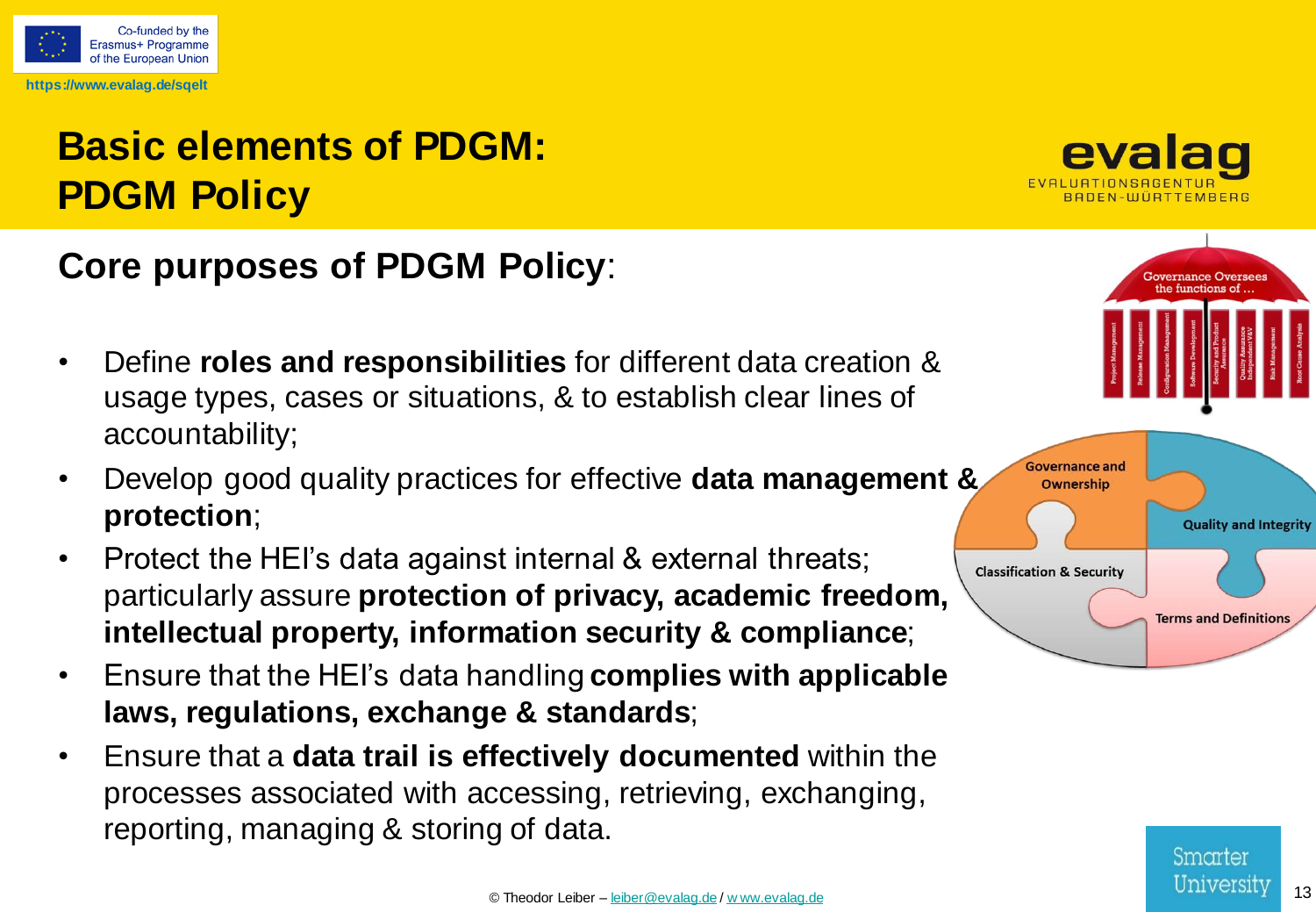

### **Basic elements of PDGM: PDGM Policy**

Template<sup>1</sup>

#### Performance Data Governance and Management Policy (PDGMP)

#### of [insert name of higher education institution]

With Focus on Performance Data of Learning and Teaching, including Learning Data Analytics, to be Accompanied by Supporting Documents



#### Content

| 14 |
|----|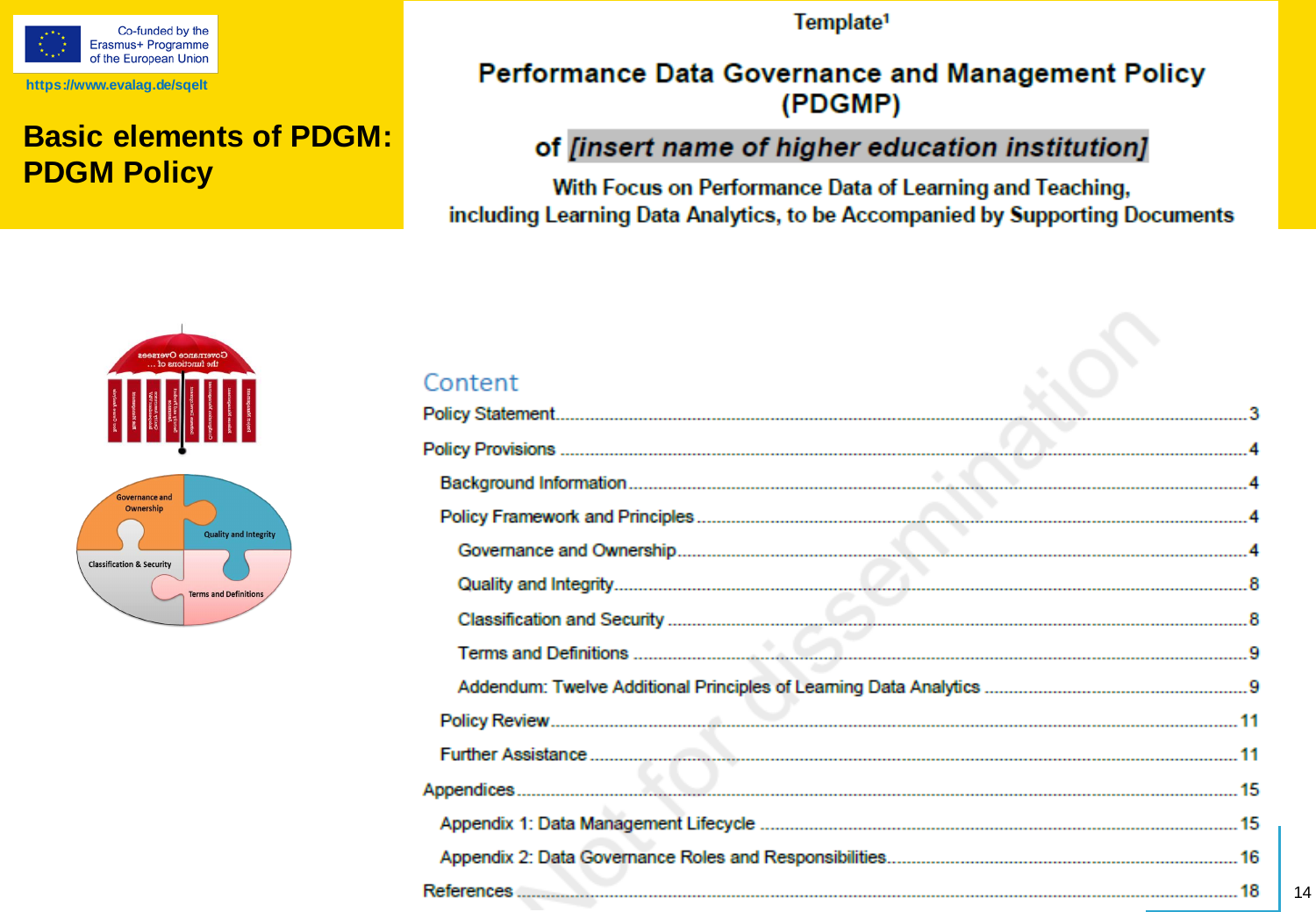

## **Basic elements of PDGM: PDGM Policy**





#### **Policy Statement**

| 1.0<br>[insert name(s) of approving per-<br>[insert approval<br><b>finsert</b> effective<br><b>finsert</b> date of<br>date]<br>next review]<br>son(s)]<br>date]<br>Performance Data Governance and Management Policies (PDGMPs) are collections of<br>principles that describe the rules to steer and manage the integrity, security, quality, and<br>usage of performance data <sup>2</sup> during their lifecycle.<br>PDGMPs also define the roles and responsibilities of institutional/organisational staff, con-<br>tractors, and consultants with internal and external parties in relation to data access, retriey-<br>al, storage, disposal, and backup of institutional/organisational data assets.<br>This PDGMP is adapted to higher education institutions (HEIs), a specific type of complex<br>multiple-hybrid social organisations, as far as necessary. Accordingly, the purpose of this<br>PDGMP is to:<br>Define the roles and responsibilities for different data creation and usage types, cases<br>Purpose<br>and/or situations, and to establish clear lines of accountability;<br>Develop good quality practices for effective data management and protection;<br>٠<br>Protect the HEI's data against internal and external threats; particularly assure pro-<br>٠<br>tection of privacy, academic freedom, intellectual property, information security and<br>compliance;<br>Ensure that the HEI's data handling complies with applicable laws, regulations,<br>۰<br>exchange and standards;<br>Ensure that a data trail is effectively documented within the processes associated<br>۰<br>with accessing, retrieving, exchanging, reporting, managing and storing of data.<br>This PDGMP applies to, but is not limited to, all institutional performance data of learning and | Version |  |  |  |
|---------------------------------------------------------------------------------------------------------------------------------------------------------------------------------------------------------------------------------------------------------------------------------------------------------------------------------------------------------------------------------------------------------------------------------------------------------------------------------------------------------------------------------------------------------------------------------------------------------------------------------------------------------------------------------------------------------------------------------------------------------------------------------------------------------------------------------------------------------------------------------------------------------------------------------------------------------------------------------------------------------------------------------------------------------------------------------------------------------------------------------------------------------------------------------------------------------------------------------------------------------------------------------------------------------------------------------------------------------------------------------------------------------------------------------------------------------------------------------------------------------------------------------------------------------------------------------------------------------------------------------------------------------------------------------------------------------------------------------------------------------------------------------------------------------|---------|--|--|--|
|                                                                                                                                                                                                                                                                                                                                                                                                                                                                                                                                                                                                                                                                                                                                                                                                                                                                                                                                                                                                                                                                                                                                                                                                                                                                                                                                                                                                                                                                                                                                                                                                                                                                                                                                                                                                         |         |  |  |  |
|                                                                                                                                                                                                                                                                                                                                                                                                                                                                                                                                                                                                                                                                                                                                                                                                                                                                                                                                                                                                                                                                                                                                                                                                                                                                                                                                                                                                                                                                                                                                                                                                                                                                                                                                                                                                         |         |  |  |  |
|                                                                                                                                                                                                                                                                                                                                                                                                                                                                                                                                                                                                                                                                                                                                                                                                                                                                                                                                                                                                                                                                                                                                                                                                                                                                                                                                                                                                                                                                                                                                                                                                                                                                                                                                                                                                         |         |  |  |  |
|                                                                                                                                                                                                                                                                                                                                                                                                                                                                                                                                                                                                                                                                                                                                                                                                                                                                                                                                                                                                                                                                                                                                                                                                                                                                                                                                                                                                                                                                                                                                                                                                                                                                                                                                                                                                         |         |  |  |  |
|                                                                                                                                                                                                                                                                                                                                                                                                                                                                                                                                                                                                                                                                                                                                                                                                                                                                                                                                                                                                                                                                                                                                                                                                                                                                                                                                                                                                                                                                                                                                                                                                                                                                                                                                                                                                         |         |  |  |  |
|                                                                                                                                                                                                                                                                                                                                                                                                                                                                                                                                                                                                                                                                                                                                                                                                                                                                                                                                                                                                                                                                                                                                                                                                                                                                                                                                                                                                                                                                                                                                                                                                                                                                                                                                                                                                         |         |  |  |  |
|                                                                                                                                                                                                                                                                                                                                                                                                                                                                                                                                                                                                                                                                                                                                                                                                                                                                                                                                                                                                                                                                                                                                                                                                                                                                                                                                                                                                                                                                                                                                                                                                                                                                                                                                                                                                         |         |  |  |  |
|                                                                                                                                                                                                                                                                                                                                                                                                                                                                                                                                                                                                                                                                                                                                                                                                                                                                                                                                                                                                                                                                                                                                                                                                                                                                                                                                                                                                                                                                                                                                                                                                                                                                                                                                                                                                         |         |  |  |  |
|                                                                                                                                                                                                                                                                                                                                                                                                                                                                                                                                                                                                                                                                                                                                                                                                                                                                                                                                                                                                                                                                                                                                                                                                                                                                                                                                                                                                                                                                                                                                                                                                                                                                                                                                                                                                         |         |  |  |  |
| teaching at <i>[insert name of HEI]</i> . Management of data associated with academic research<br>activity, Third Mission and University administration will be covered by respective policies<br>(e.g. Research data management Policy; Third Mission Data Management Policy; Administra-<br>tion Data Management Policy) which will address the specific requirements at more detailed<br>Scope<br>levels.                                                                                                                                                                                                                                                                                                                                                                                                                                                                                                                                                                                                                                                                                                                                                                                                                                                                                                                                                                                                                                                                                                                                                                                                                                                                                                                                                                                            |         |  |  |  |
| This PDGMP covers, but is not limited to, institutional performance data in any form, including<br>print, electronic, audio visual, backup and archived data.                                                                                                                                                                                                                                                                                                                                                                                                                                                                                                                                                                                                                                                                                                                                                                                                                                                                                                                                                                                                                                                                                                                                                                                                                                                                                                                                                                                                                                                                                                                                                                                                                                           |         |  |  |  |
| This PDGMP applies to all staff, contractors and consultants of <i>[insert name of HEI]</i> .<br>ity<br>15                                                                                                                                                                                                                                                                                                                                                                                                                                                                                                                                                                                                                                                                                                                                                                                                                                                                                                                                                                                                                                                                                                                                                                                                                                                                                                                                                                                                                                                                                                                                                                                                                                                                                              |         |  |  |  |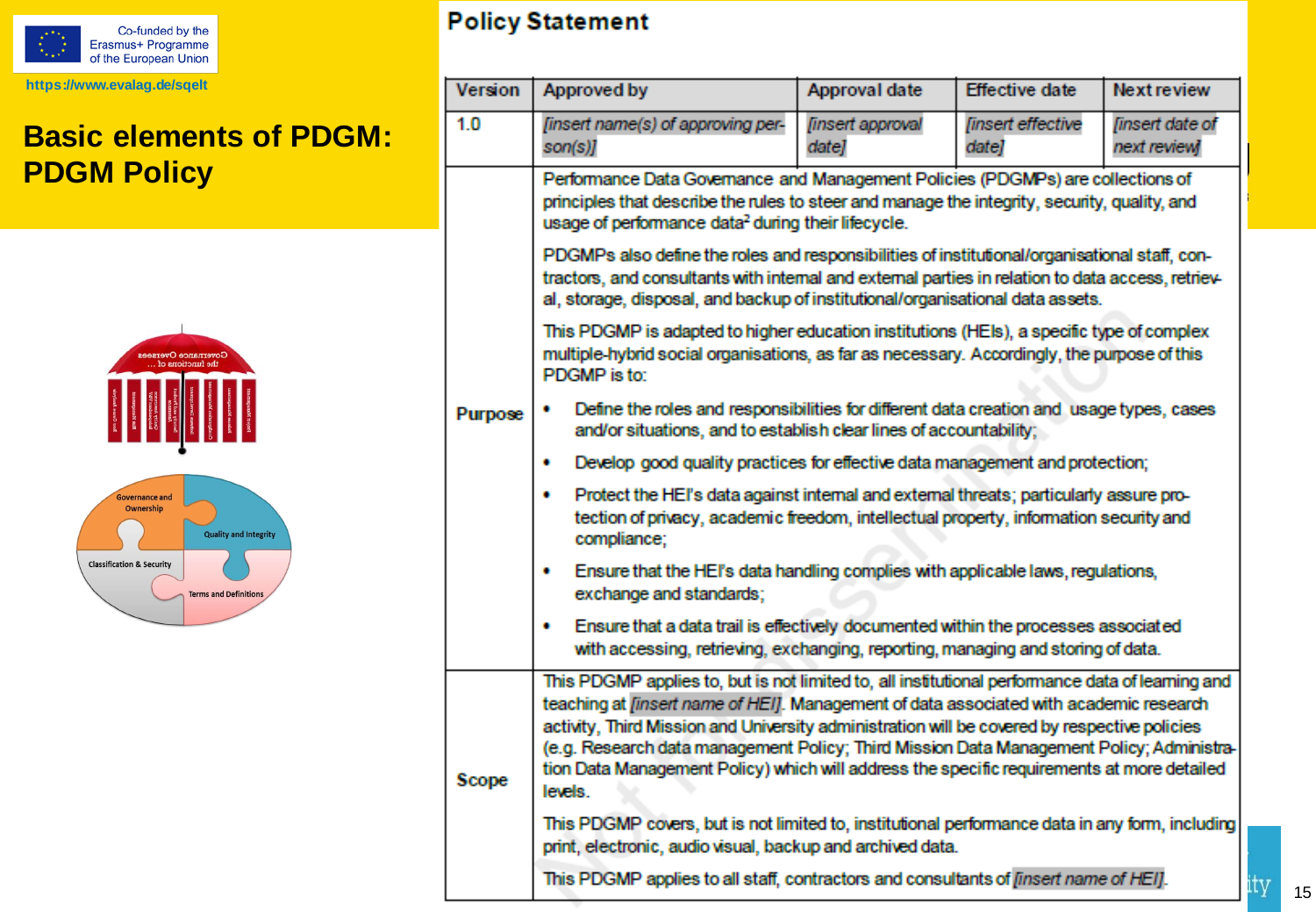

# **Basic elements of PDGM: Comprehensive PI set for L&T in HE**



e.g., Leiber, T. (2019b) "A general theory of learning and teaching and a related comprehensive set of performance indicators for higher education institutions." *Quality in Higher Education* 25(1), 76-97.

### **Abstract**

… performance indicators are an indispensible element ... learning and teaching quality in higher education should be approached in a holistic way, namely across the four subdomains of learning and teaching environment, teaching processes, learning processes, and learning outcomes and their assessment. Performance indicators related to these areas must align with a synoptic understanding of learning and teaching comprising behavioural, information processing, cognitive, social (constructivism) and humanistic theories of learning. Selected issues from a comprehensive set of about *280 performance indicators for learning and teaching* are presented and contextualised. The indicators set resulted and emerged from critical reflection of research literature and *explorative surveys* of various informed and engaged stakeholders, from *14 public European universities*, and a *general theory of learning and teaching*.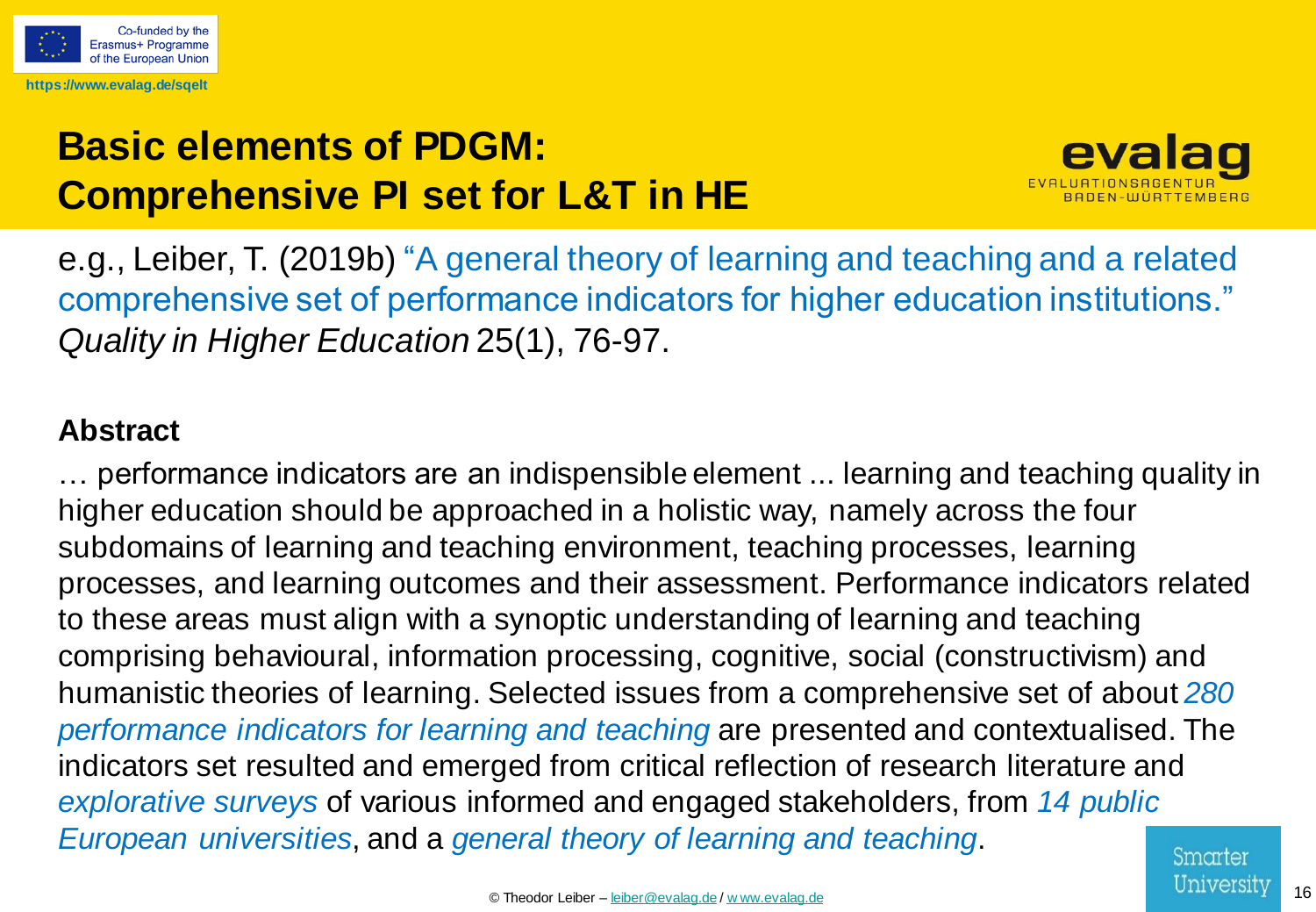| <b>Performan-</b><br>ce types | <b>Performance</b><br>sub-types                                                                               | ("Non-simple") Pls and their measures/performance<br>measurement methods                                                                                                                                                                                                                                                                                                                                                                                                          |
|-------------------------------|---------------------------------------------------------------------------------------------------------------|-----------------------------------------------------------------------------------------------------------------------------------------------------------------------------------------------------------------------------------------------------------------------------------------------------------------------------------------------------------------------------------------------------------------------------------------------------------------------------------|
| Learning<br>resources         | Organisation of<br>study<br>programmes                                                                        | Assessment survey of students and/or assessment survey of teaching<br>staff and/or expert/peer assessment (report) about organisation of<br>study programmes (e.g. transparency of entrance<br>requirements/admission regulations; access to classes; average class<br>size; completeness of courses offered compared to the study guide;<br>transparency of the examination system; opportunity offers for studying<br>abroad; possibility of inclusion of study periods abroad) |
|                               |                                                                                                               |                                                                                                                                                                                                                                                                                                                                                                                                                                                                                   |
| Supportive<br>environment     | <b>Personality</b><br>development<br>and well-being<br>of students<br>(social and<br>societal<br>competences) | Satisfaction survey of students about measures of encouraging contact<br>among students from different backgrounds (social, ethnic,<br>religious)/provision of opportunities for students to be involved<br>socially/provision of student support for managing non-academic<br>responsibilities (e.g. work, family)/experience in discussions with<br>diverse others                                                                                                              |
|                               | $\begin{array}{ccc} \bullet & \bullet & \bullet \end{array}$                                                  |                                                                                                                                                                                                                                                                                                                                                                                                                                                                                   |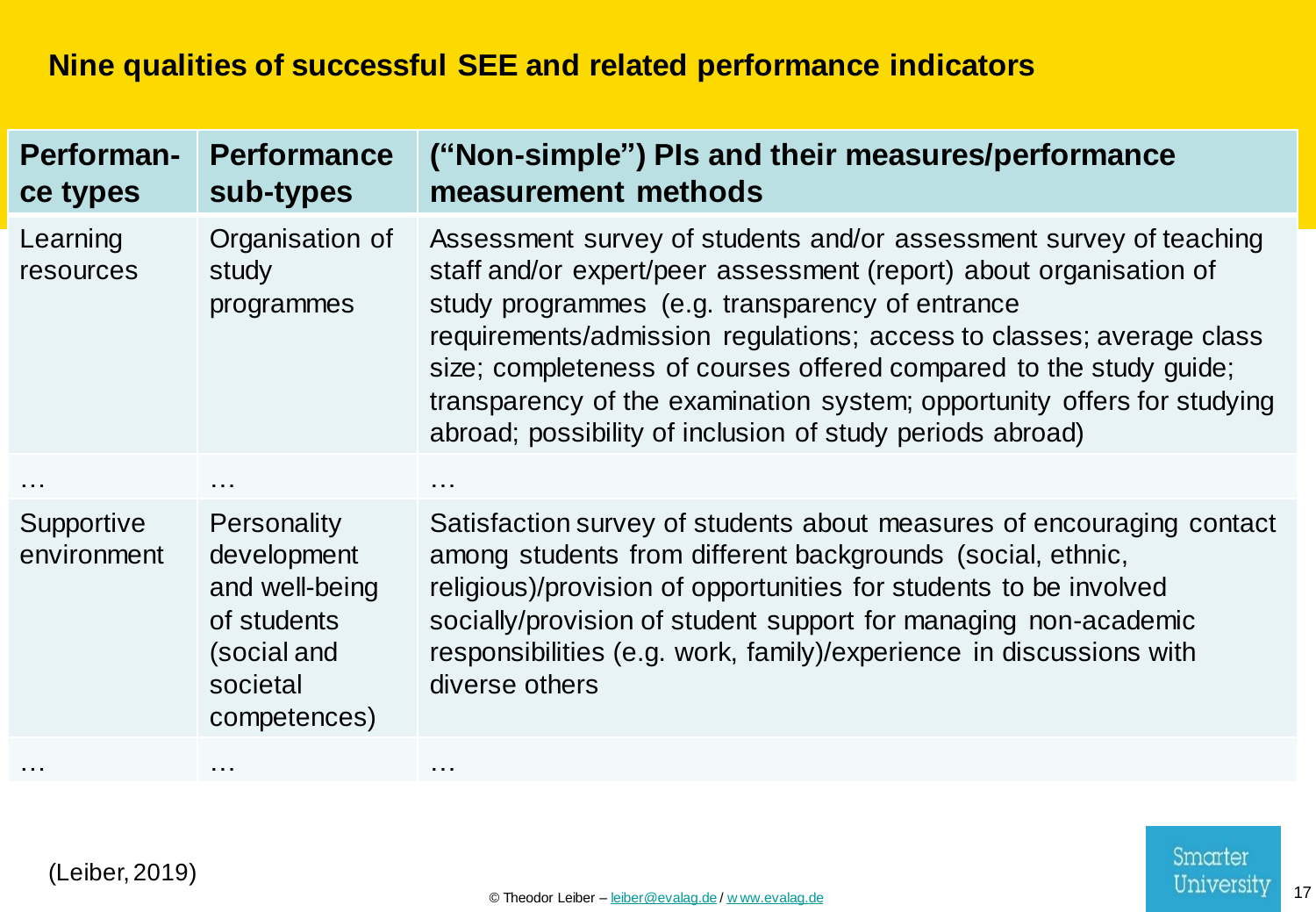| <b>Performan-</b><br>ce types                                              | <b>Performance</b><br>sub-types | PIs and their measures/performance measurement<br>methods                                                                                                                                                                                                                                                                                                                                                                                                                                                                                                                                                                                            |
|----------------------------------------------------------------------------|---------------------------------|------------------------------------------------------------------------------------------------------------------------------------------------------------------------------------------------------------------------------------------------------------------------------------------------------------------------------------------------------------------------------------------------------------------------------------------------------------------------------------------------------------------------------------------------------------------------------------------------------------------------------------------------------|
| Quality of<br>teaching staff,<br>quality<br>teaching and<br>teaching staff | Teaching staff<br>recruitment   | Expert assessment and/or assessment survey of students and/or<br>assessment survey of teaching staff of recruitment procedures (e.g.<br>procedural responsibilities; recruitment and selection process;<br>recruitment quality criteria) for lecturers/associate professors/full<br>professors (e.g. teaching skills, pedagogic skills, research success)                                                                                                                                                                                                                                                                                            |
| engagement                                                                 | $\cdots$                        |                                                                                                                                                                                                                                                                                                                                                                                                                                                                                                                                                                                                                                                      |
|                                                                            | Teaching staff<br>competences   | Satisfaction survey of students about teaching staff's subject-matter<br>competences/methodological competences/vocational training<br>competences/digital skills competences/social competences (e.g.<br>team, communication and leadership competences)/respect and<br>interest for students/encouraging students' autonomous thinking and<br>acting/pedagogical knowledge and skills (e.g. knowledge of teaching<br>models and learning processes)/sensitivity to class level and<br>progress/fostering sustainability values (social, ecological,<br>economical)/feedback to students (e.g. on work in progress, test,<br>completed assignments) |
|                                                                            | $\sim$ $\sim$ $\sim$            |                                                                                                                                                                                                                                                                                                                                                                                                                                                                                                                                                                                                                                                      |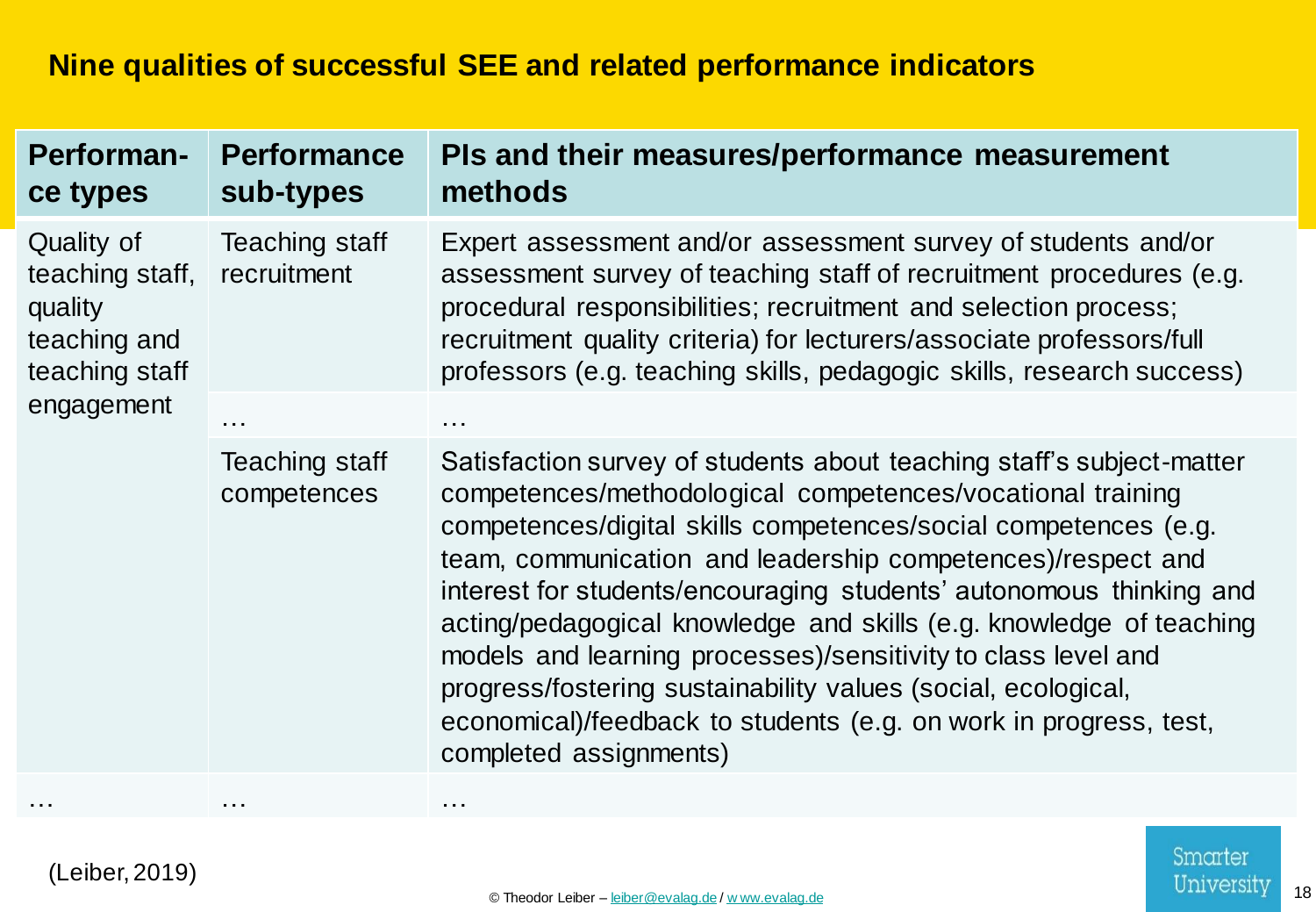| <b>Performan-</b><br>ce types                    | <b>Performance</b><br>sub-types                            | PIs and their measures/performance measurement<br>methods                                                                                                                                                                                                                                                        |
|--------------------------------------------------|------------------------------------------------------------|------------------------------------------------------------------------------------------------------------------------------------------------------------------------------------------------------------------------------------------------------------------------------------------------------------------|
| Quality<br>learning and<br>student<br>engagement | <b>Student</b><br>interactions<br>with learning<br>content | Number of students and their identity and duration of their interactions<br>with course activities (e.g. solution of exercises, watching videos,<br>listening to lecture, participation in working groups) based on reports<br>generated from Learning Management Systems (LMSs) and Learning<br>Analytics tools |
|                                                  |                                                            | Number of students and their identity and duration of their interactions<br>with course contents based on reports generated from LMSs and<br><b>Learning Analytics tools</b>                                                                                                                                     |
|                                                  |                                                            | $\sim$ $\sim$ $\sim$                                                                                                                                                                                                                                                                                             |
|                                                  | <b>Student</b><br>motivation                               | Assessment survey of students about their dispositions, values and<br>attitudes towards learning, that is collection of learner data and<br>pedagogical descriptors (e.g. students' ability in deactivating negative<br>learning emotions, students' learning strategies)                                        |
|                                                  | .                                                          | $\cdots$                                                                                                                                                                                                                                                                                                         |
|                                                  | $\sim$ $\sim$ $\sim$                                       | $\cdots$                                                                                                                                                                                                                                                                                                         |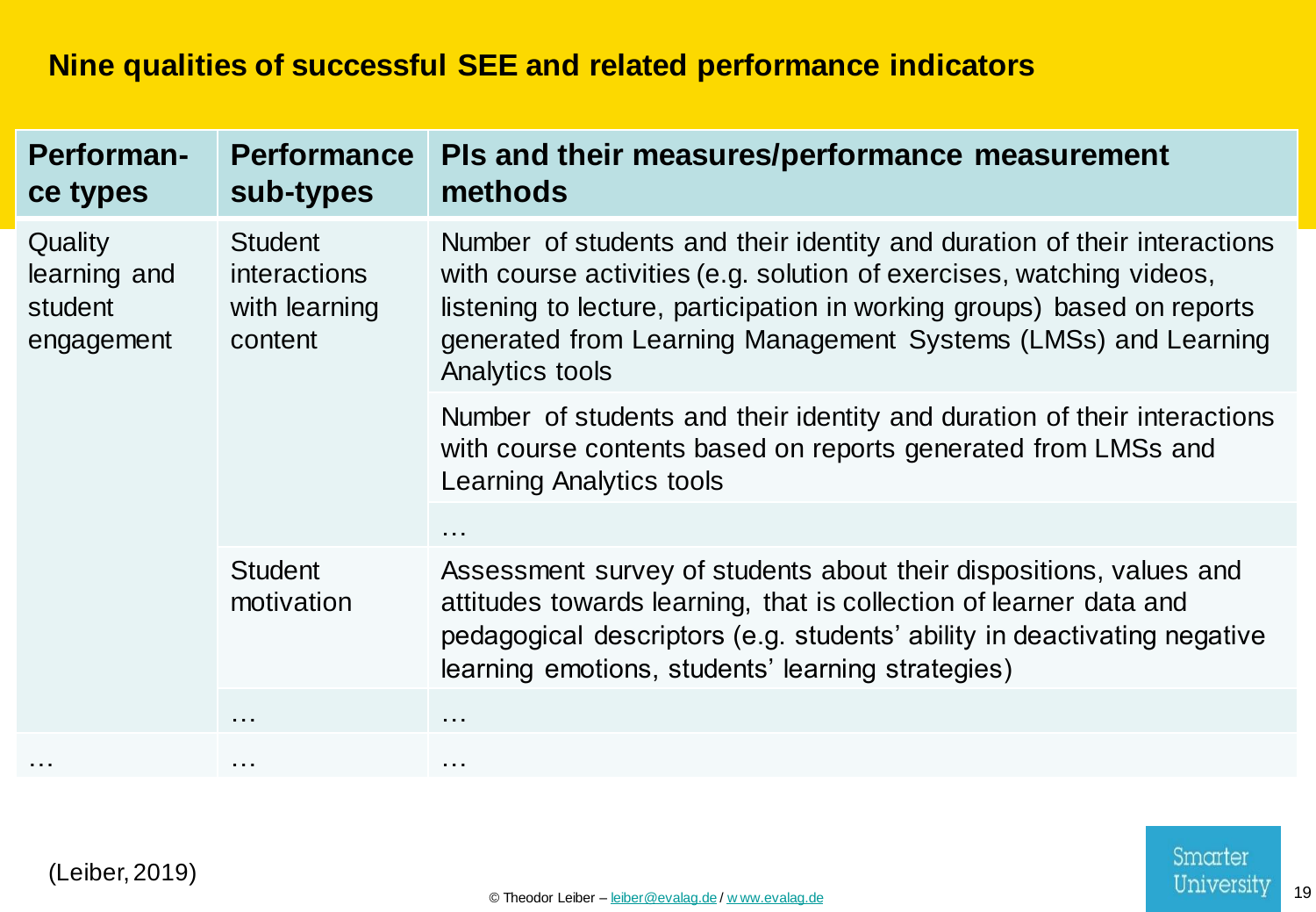| Performan-<br>ce types                                          | <b>Performance</b><br>sub-types | PIs and their measures/performance measurement<br>methods                                                                                                                                                                                                                                                                                                                                                                                                                                                                                                                                                                                                                                                                                                                                                                                                                                                      |
|-----------------------------------------------------------------|---------------------------------|----------------------------------------------------------------------------------------------------------------------------------------------------------------------------------------------------------------------------------------------------------------------------------------------------------------------------------------------------------------------------------------------------------------------------------------------------------------------------------------------------------------------------------------------------------------------------------------------------------------------------------------------------------------------------------------------------------------------------------------------------------------------------------------------------------------------------------------------------------------------------------------------------------------|
| Constructive<br>alignment of<br>study<br>programmes/<br>courses | Learning<br>outcomes            | Expert assessment and/or satisfaction survey of students and/or<br>satisfaction survey of teaching staff about intended learning outcomes<br>(e.g. clear formulation and transparency of goals of study modules and<br>courses)                                                                                                                                                                                                                                                                                                                                                                                                                                                                                                                                                                                                                                                                                |
|                                                                 |                                 | $\sim$ $\sim$ $\sim$                                                                                                                                                                                                                                                                                                                                                                                                                                                                                                                                                                                                                                                                                                                                                                                                                                                                                           |
| $\sim$ $\sim$ $\sim$                                            | .                               | $\sim 100$                                                                                                                                                                                                                                                                                                                                                                                                                                                                                                                                                                                                                                                                                                                                                                                                                                                                                                     |
| <b>Student</b><br>learning gain                                 |                                 | Assessment survey of students and/or assessment survey of teaching<br>staff about learning gain in subject-matter competences (e.g. by<br>random control trials and/or comparison of knowledge and skills before<br>and after learning phases, including examination grades and earned<br>credit points)/in methodological competences/in higher-order<br>learning/in reflective and integrative learning/in learning strategies and<br>self-learning competences/in quantitative reasoning/in collaborative<br>learning/in digital skills/in interdisciplinary competences/in<br>transdisciplinary competences/in social competences (e.g. team,<br>communication and leadership competences; empathy; ability to<br>cooperate; ability to solve conflicts)/in self-competences (e.g. self-<br>determination; capability of decision and learning; flexibility of action;<br>ability to reflect; sovereignty) |

(Leiber, 2019)

… … …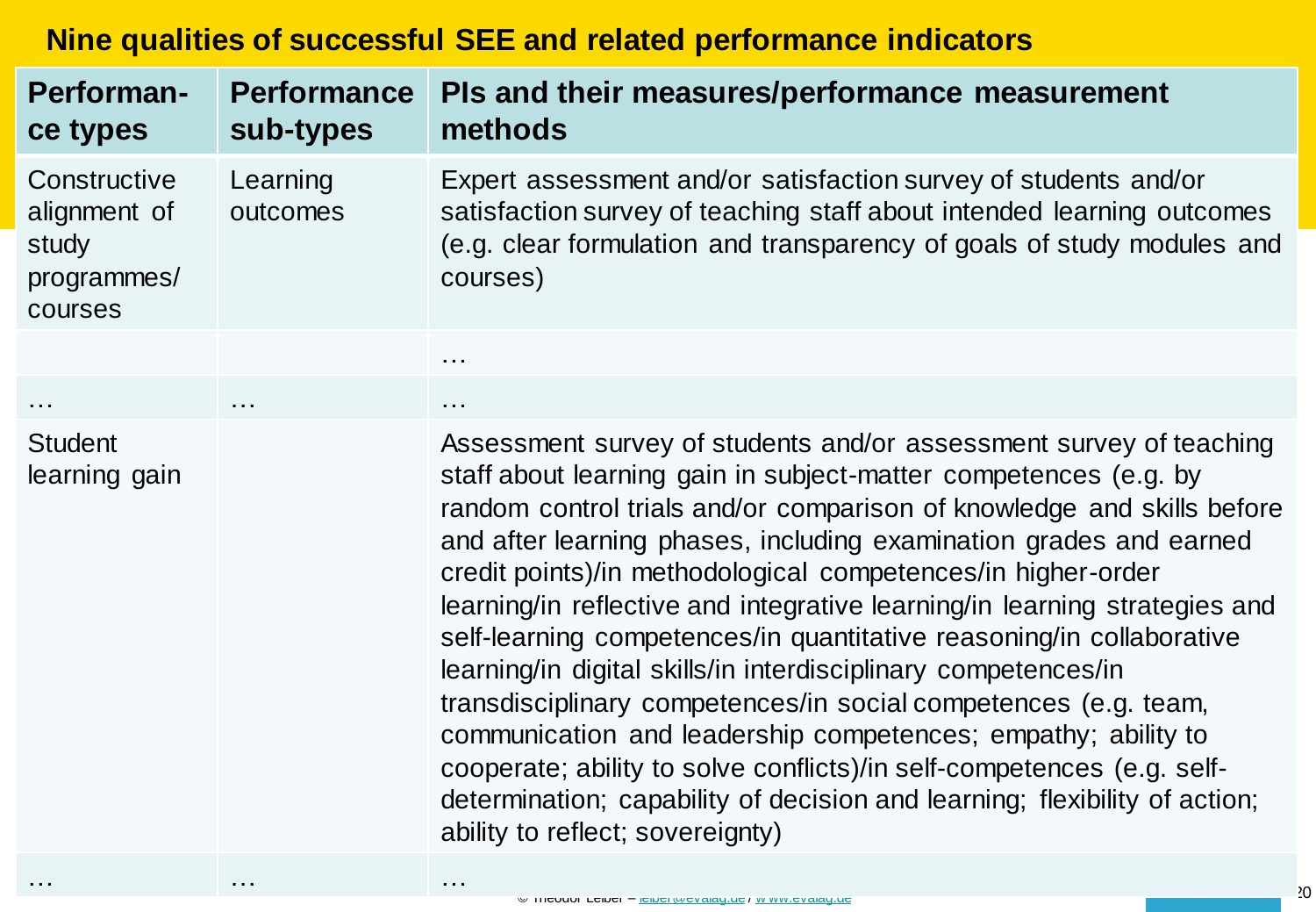



# **Summary**

- Notorious **success factors** of QM and OD are non-trivially (also) relevant for successful **PDGM**, among them
	- To foster and disseminate personal characteristics for **ethical behavior**, including **self-competences** and **social competences**
	- To oblige **leadership**
	- To assure data and reporting quality including proper **design**, tested **validity**, **reliability** and **communicated purposes** of data collection
	- To **involve relevant stakeholders** in all PDGM development and application phases
	- To **close the quality** (Deming) **cycles**
	- To **restrain the various biases** of applied surveys
	- To **invest sufficient resources** (time, money, competences, human workforce)

Also cf. (Leiber, 2019a, 332ff.)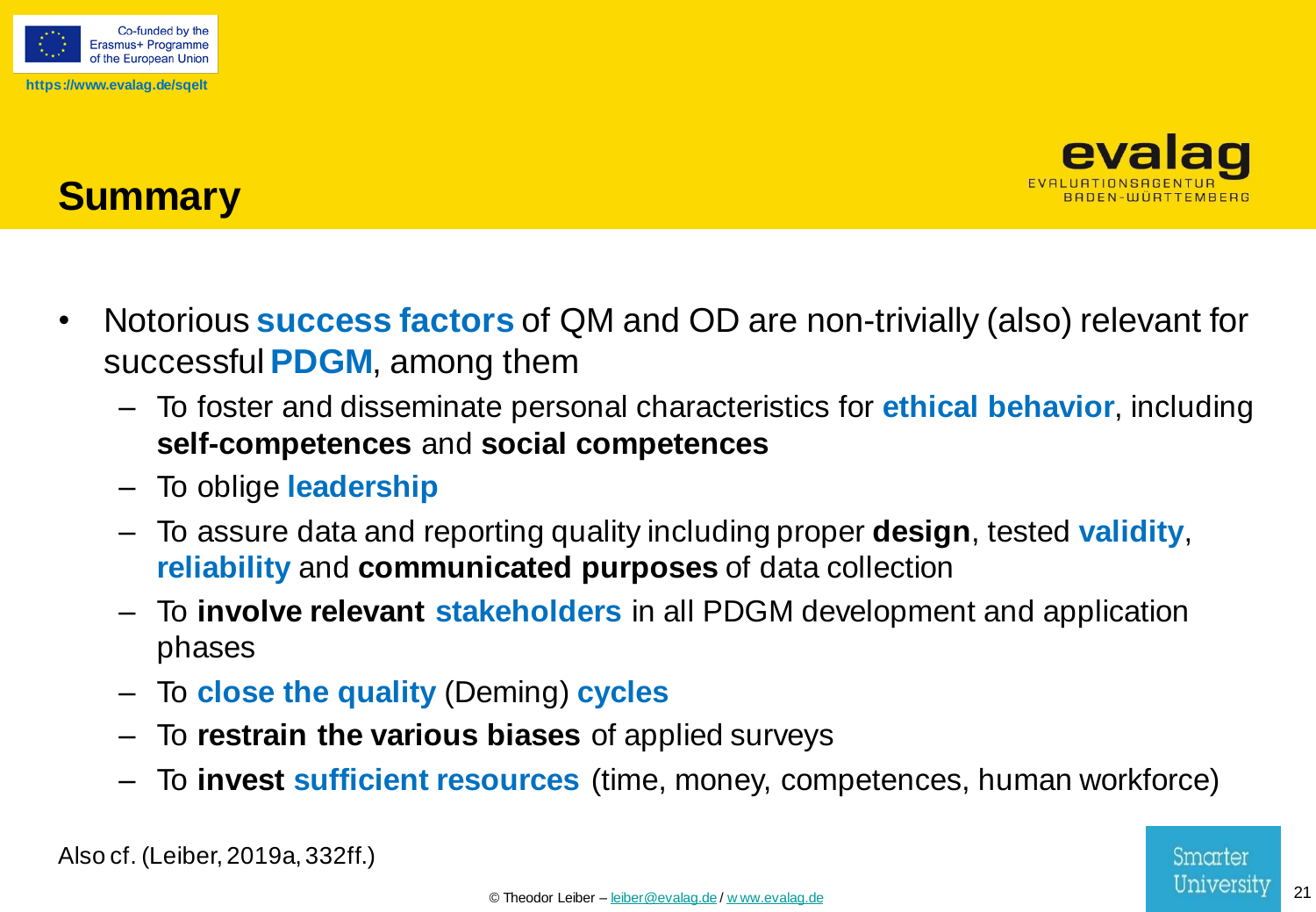



# **Summary**

- **Benchlearning** and **strategic SWOT analyses** exhibit the **need of several EBOCD initiatives** to further develop, **improve** and refine the **PDGM models**  of the case study universities
- Thus, PDGM in L&T have the following **organisational transformation needs**:
	- Procedures of data processing and communication, software platforms and responsible bodies for collecting and interpreting PIs must be (further) developed to improve quality as well as usability and accessibility of data and information. Particularly, there is a need for better organising PDGM systems that avoid multiple island solutions and unnecessary resources' consumption.
	- The 'real' performance monitoring needs of HEIs must be balanced with various policy demands originating from traditional disciplinary attitudes as well as from education politics.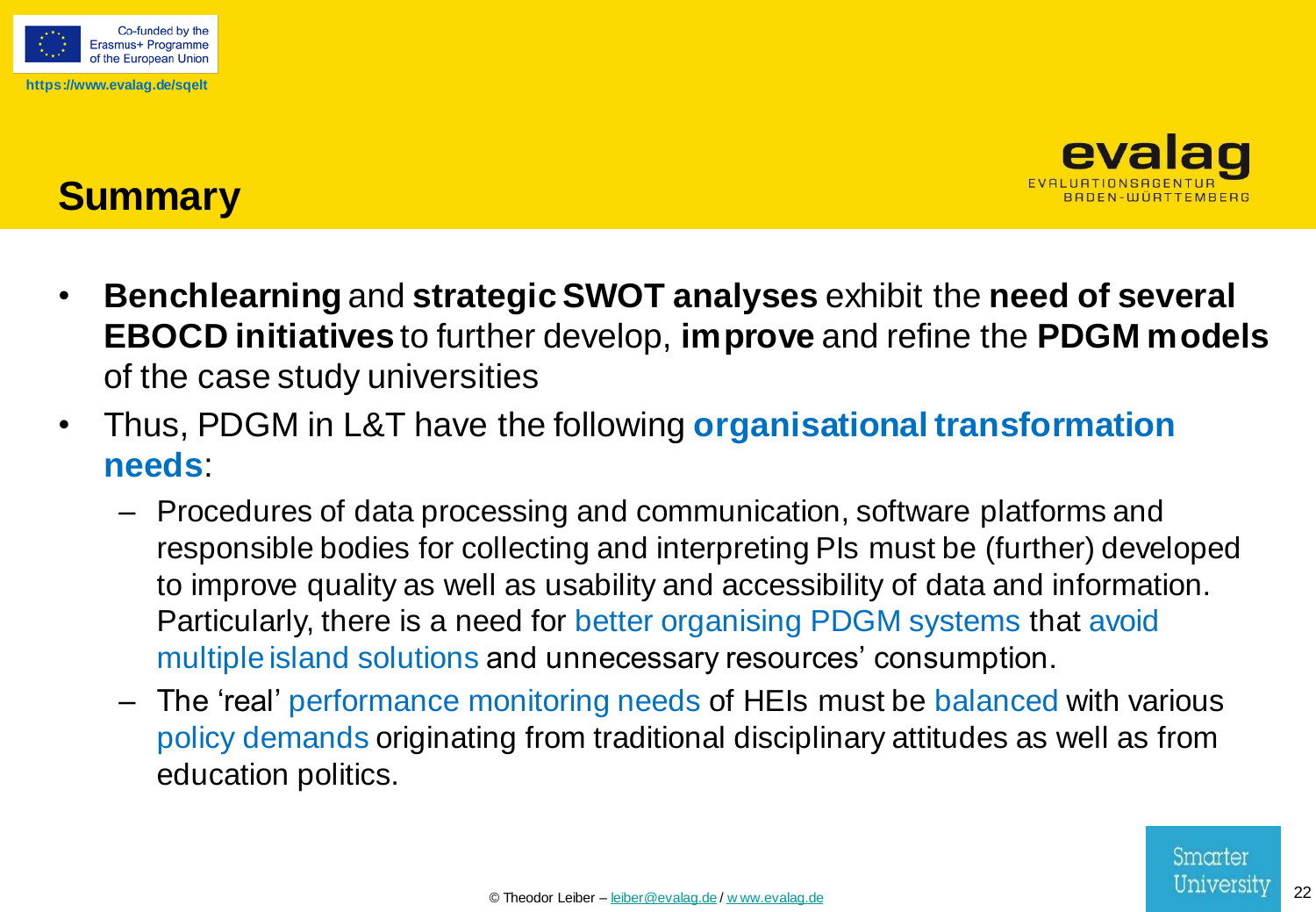



# **Summary**

- Processes, bodies and human resources for fostering participative responsibility for PDGM including more efficient decision-making of collegial bodies must be established.
- Educational strategies (mission, values, vision) must be established, including the prospects and ambiguities of PDGM and learning analytics.
- Currently, the following success factors of PDGM can be identified:
	- Justifiable belief in success promises of PDGM;
	- Leadership engagement;
	- Reflected understanding and practice of PD(G)M based on adequate/sufficient & self-determined PI sets;
	- Reflected PDGM ethics;
	- Adequate financial climate.

(It is one of the goals of the SQELT project to improve on these factors in the Strategic Partnership's HEIs.)

Smarter University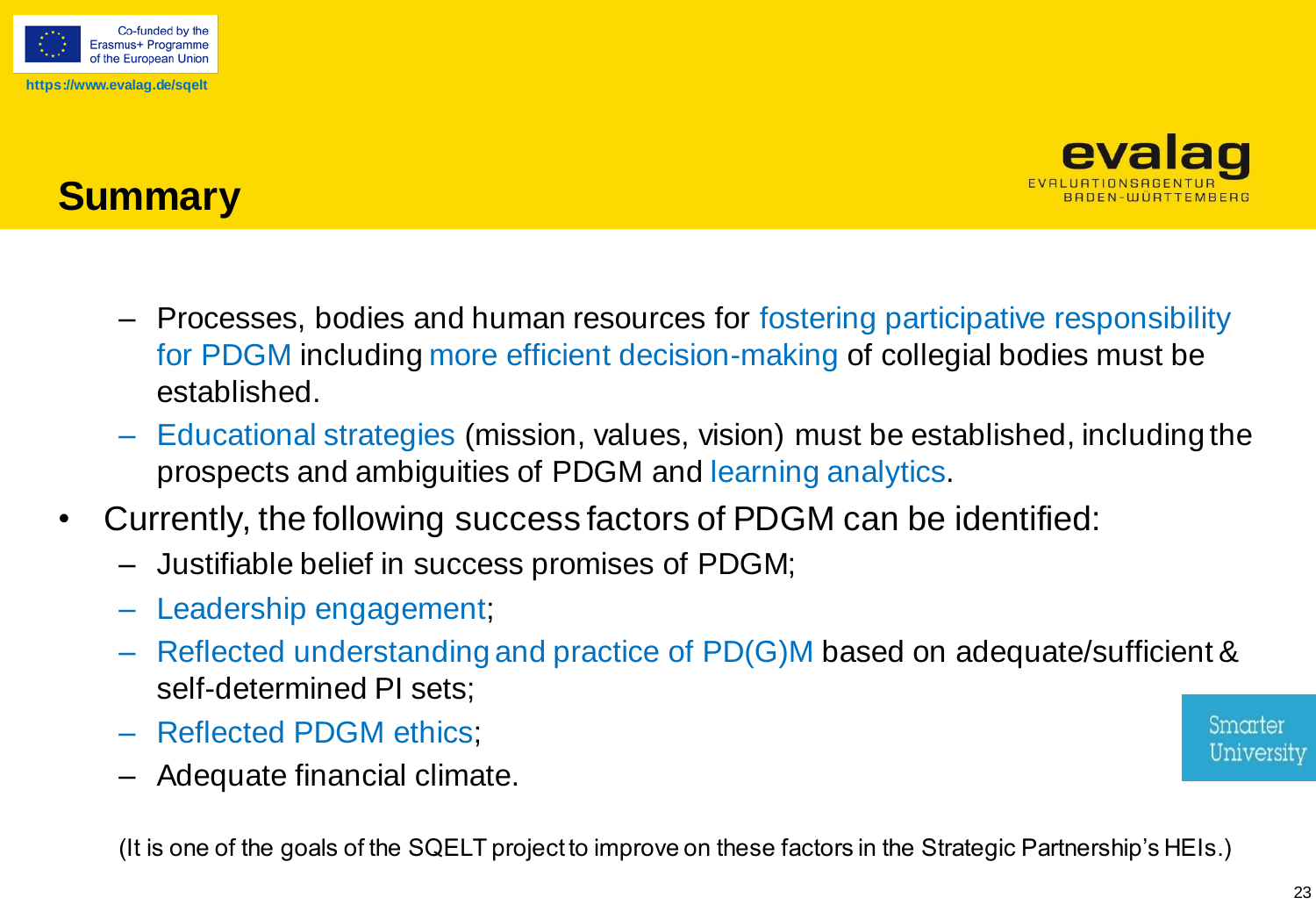

• …



## **Open questions and limitations of the case study**

**Questions which are open at present** (within SQELT but not only there ...)

- Which or how many PIs can be justified by L&T theories?
- How would a (digital) PDM System (incl. software solutions) allow for integration of data from different sources? How generic can suggested PDM System models be?
- Differentiation of "aggregate data" and "base data" PIs & simple PIs? further classification& relations of PIs (list) necessary, useful, …?
- Clarify, harmonise (?) different ethical regulations in different countries and HEIs.
- Consensus on a PDGM Policy (document)?